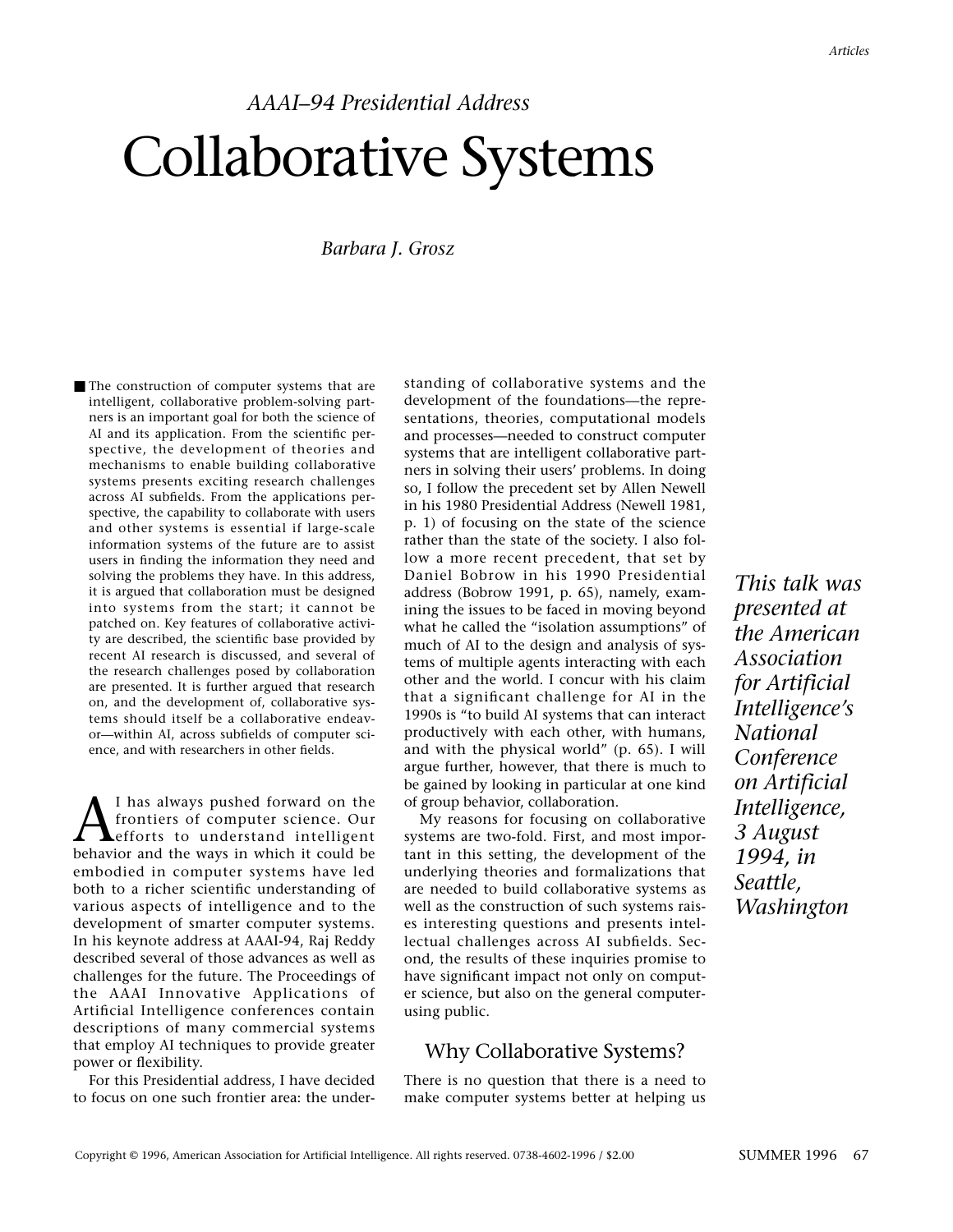*For systems to collaborate with their users in getting the information they need and solving the problems they have will require the kind of problem solutions and techniques that AI develops. But it also requires that we look beyond individual intelligent systems to groups of intelligent systems that work together.*

do what we use them to do. It is common parlance that the world has become a global village. The daily news makes clear how close events in any one part of the world are to people in other parts. Use of the Internet has exploded, bringing people closer in another way. In July 1994 we had a fine demonstration of the very best use of this technology: astronomers around the world used the net heavily, collaborating to an unprecedented extent, sharing information about the comet Shoemaker–Levy 9's collision with Jupiter. As they have used the information gathered in those observations to understand better the planet's atmosphere, its inner structure, comets, and the like, they continue to employ the communications capabilities of the net. But the net could surely provide more.

There is frequent mention in the news of the information superhighway and electronic libraries, the development of technology that will rapidly get us the information we need—and, one hopes, not too much of what we don't need. But one also frequently hears, both in the media and from individuals—at least if your friends are like mine—of the frustrations of trying to get "hooked in." In a similar vein, in his invited talk at AAAI-94 addressing key problems of software in the future, Steve Ballmer from Microsoft brought up repeatedly the need to make software more "approachable." An article on the first page of the business section of the July 22, 1994 *Boston Globe* (Putzel 1994, p. 43) had the headline, "Roadblocks on Highway: Getting on the Internet can be a Real Trip." The article began, "So you want to take a ride on The Superhighway. Pack plenty of patience, and strap in tight. The entry ramp is cratered like the moon." It goes on to say, "The 'Net' offers access to huge storehouses of information … [but] ordinary people … are having a devilish time breaking down the Internet door. It's like a huge private club whose membership is guarded by a hundred secret handshakes."

The thing is, even after you get in the club, there's not much help getting what you really need. AI can play a unique and pivotal role in improving the situation, in making the Superhighway an *information* superhighway, not just a *gigabit* superhighway. The work of Etzioni, Maes, Weld and others on softbots and interface agents is an important step in this direction (Etzioni and Weld 1994; Maes 1994; Etzioni 1993).

Limitations of the means currently available for communicating with computer systems are a major stumbling block for many users. Direct manipulation interfaces are often touted as providing the advance that makes computing power accessible to one and all. Now users can just "point and click" to get what they need. They don't have to tell the computer system how to do things, just what to do. But, in reality, this is true only at a shallow level: for many applications, users no longer need to write programs or deal with obtuse command languages. But at the deeper problem-solving or task level, users still must tell the computer system how to do what's needed. Systems don't have a clue about what users are really trying to achieve. They just do a bunch of pretty low-level chores for a user, in service of some larger goal about which the systems know nothing. The system is a tool, no doubt a complex one, but it's a dumb servant rather than a helpful assistant or problem-solving partner. Users say jump, and, if they are lucky, the system figures out how high rather than replying with

usage: jump [-h] height [-v] vigor.

To have systems that help solve our problems without having to be told in laborious, boring detail each step they should take requires freeing users from "having to tell" at a different level. It wouldn't be too farfetched to say that the mouse frees users from having to tell the system what to do at, or perhaps below, the symbol level, but it fails to provide any assistance at the knowledge level. Mice and menus may be a start, but they're far from the best that we can do to make computers more accessible, helpful, or user friendly.

For systems to collaborate with their users in getting the information they need and solving the problems they have will require the kind of problem solutions and techniques that AI develops. But it also requires that we look beyond individual intelligent systems to groups of intelligent systems that work together.

So much for politics and technology. Let's not lose sight of the fact that collaborative behavior is interesting in its own right, an important part of intelligent behavior. For at least two reasons, we should not wait until we've understood individual behavior before we confront the problems of understanding collaborative behavior. First, as I will show later, the capabilities needed for collaboration cannot be patched on, but must be designed in from the start. Second, I have a hunch that looking at some problems from the perspective of groups of agents collaborating will yield easier and not just different solutions.1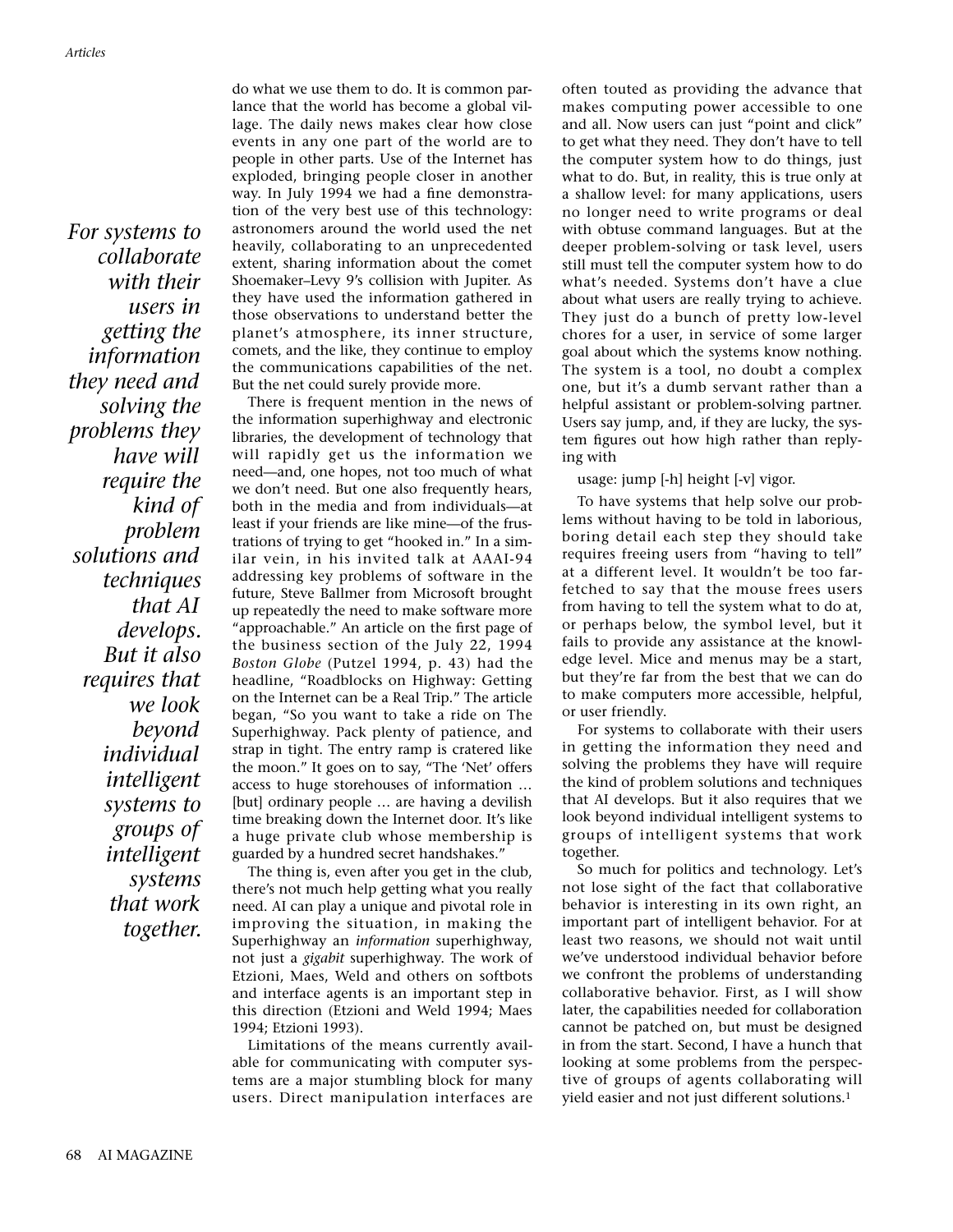## Examples of Collaborative Activity

That collaboration is central to intelligent behavior is clear from the ways in which it pervades daily activity. Figure 1 lists a small sampling of them. They range from the wellcoordinated, pre-planned and practiced collaborations of sports teams, dancers, and musical groups to the spontaneous collaborations of people who discover they have a problem best solved together. Scientific collaborations occur on large and small scales and across the sciences and social sciences. The large scale is exemplified by the coordinated efforts of the 400 physicists who participated in finding the top quark as well as by the astronomers observing Shoemaker—Levy 9 collide with Jupiter. Archeologists attempting to produce a coherent explanation of the culture represented by the finds at a dig typically collaborate in somewhat smaller groups of specialists from different subfields.

To help illustrate some of the features of collaborative activity, I will examine in more detail two small-scale collaborations, one in health care and the other in network maintenance. The health-care example involves three people working together toward common goals; the network-maintenance example illustrates a human-computer team effort. Later, I will give an example of a collaborative group consisting solely of machines. Although I will not have time to discuss work on systems that support groups of people collaborating, this is another area to which the results of our research could contribute.

In the health care scenario portrayed in figure 2 a patient arrives at the hospital with three problems affecting his heart and lungs. Three specialists are needed, each providing different expertise needed for curing the patient. But this is not a one doctor, one disease situation. Treating the patient will require teamwork. For example, the cardiologist and pulmonary specialist must agree on a plan of action for reducing the water in the patient's lungs. And the infectious disease and pulmonary specialists must plan together the kind and amount of antibiotic to prescribe.

Notice, however, that this is a team of equals. No single doctor is the manager, telling the others who does what; there's no master-servant relationship here. The doctors need to come to a consensus about what to do and who's going to do it. Each of them has only some of the information needed to devise a plan for action; they will have to plan jointly. In doing so, each doctor will



- sports and entertainment:
	- soccer, dance, orchestra
	- science:

● design:

- archeological digs
- high energy physics
- 
- building a house
- constructing a computer system
- health care

*Figure 1. Collaborations in Daily Life.*

## **EXAMPLE 1: HEALTH CARE**

- patient problems:
	- heart attack with congestive heart failure
	- pneumonia
	- emphysema
- the team:
	- cardiologist
	- infectious disease specialist
	- pulmonary specialist
- the collaborations:
	- diuretics: cardiologist & pulmonary specialist
	- antibiotics: pulmonary specialist
		- & infectious disease specialist

*Figure 2. Example 1: Health Care.*

make presumptions about the others' beliefs and capabilities and must decide when to check out these assumptions. Each doctor will be counting on the others to contribute what they know to the solution and to do their share.

The dialogue in figure 3, taken from the work of Lochbaum (1994), illustrates that "a buddy is better than a slave": a system that works with users to solve problems jointly is better than one that takes orders. For example, in response (2), the system doesn't just report that Jupiter is down, but goes on to fix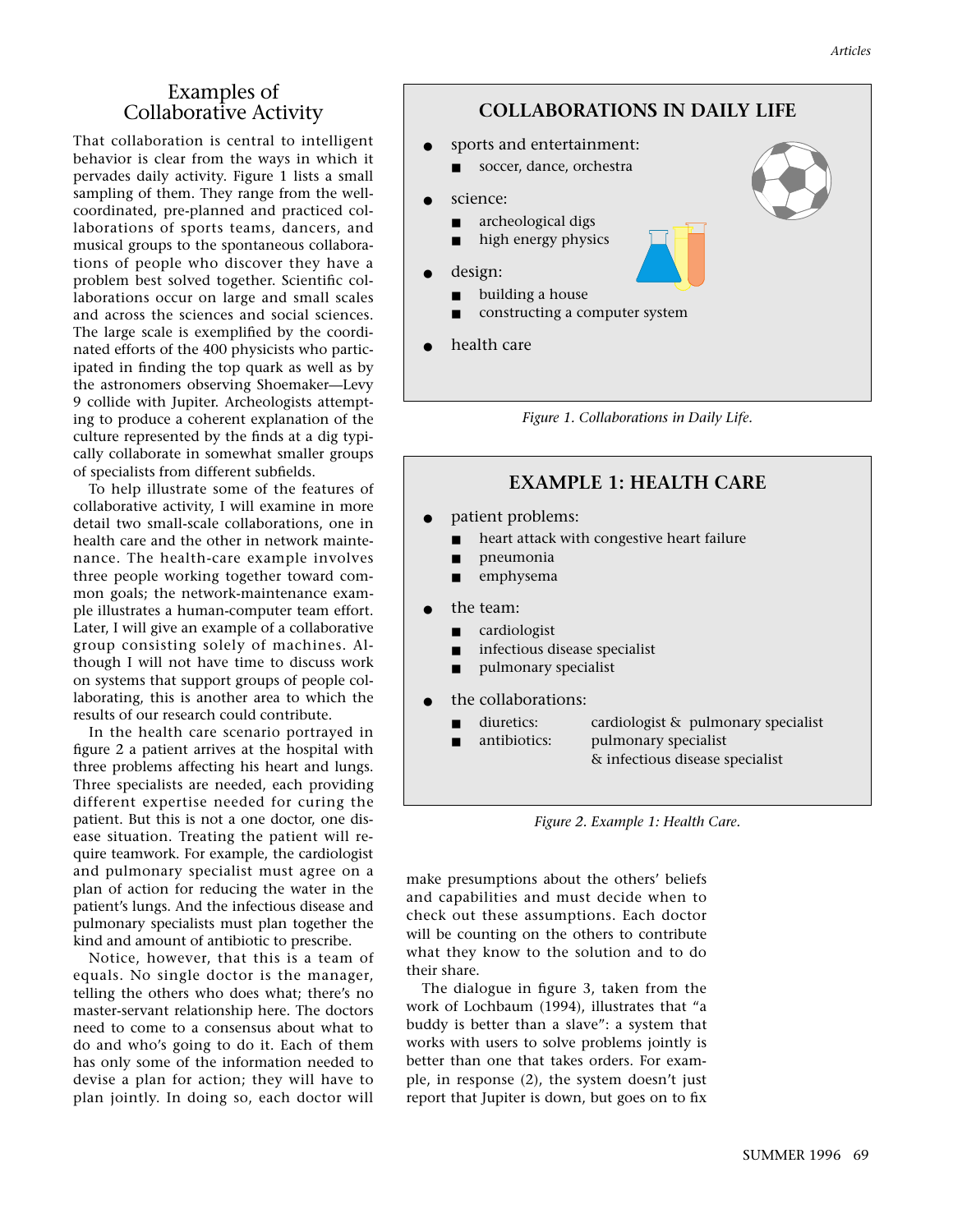## **EXAMPLE 2: NETWORK MAINTENANCE**

| $(1)$ User:   | We need to repair a connectivity problem<br>between Mars and Saturn. Do a remote ping<br>from Mars to Saturn. |
|---------------|---------------------------------------------------------------------------------------------------------------|
| $(2)$ System: | I can't. Saturn seems to be down. I'll take care of<br>that first.                                            |
| (3)           | <system machine="" reboots=""></system>                                                                       |
| $(4)$ System: | Okay, Saturn's back up and the remote ping was<br>successful.                                                 |
| $(5)$ User:   | Good. Verify Mars' IP address for Saturn for me.                                                              |
| $(6)$ System: | The entry for Saturn was wrong, but I corrected<br>it.                                                        |
| $)$ User:     | Okay, good. We're done then.                                                                                  |

*Figure 3. Example 2: Network Maintenance (Lochbaum, 1994).*

the problem; it acts in service of achieving the shared goal it has with the user. In (6), the system again acts to remove a barrier; it does so without requiring an additional push of a mouse button.

As in the health care example, here too different participants have different knowledge about how to proceed as well as about the conditions that pertain. To determine the appropriate course of action, they need to share information. The participants also have different capabilities for acting. The user is counting on the system to do its part in furtherance of the common goal; not to give up when something goes wrong, but to try to address the problem; and to report back on events or properties that are important to the situation and to their problem solving.

## The Challenge of Simple Organisms

Our analysis of collaboration should not be restricted to complex systems that require explicit models of beliefs, desires, intentions, plans and the like. Simple organisms also work together. Ant behavior provides a compelling example. We all know—some too well—that ants leave trails for other ants to follow.2 But this is one of the simpler ways in which ants recruit others in their colony to work toward getting food for the group. Another approach is tandem running: In his book *Insect Societies*, E.O. Wilson (1971) reports that,

When a worker of the little African myrmicine ant *Cardiocondyla venustula* finds a food particle too large to carry, it returns to the nest and contacts another worker, which it leads from the nest. The interaction follows a stereotyped sequence. First the leader remains perfectly still until touched on the abdomen by the follower ant. Then it runs for a distance of approximately 3 to 10 mm, or about one to several times it own body length, coming again to a complete halt. The follower ant, now in an excited state apparently due to a secretion released by the leader, runs swiftly behind, makes fresh contact, and "drives" the leader forward. (p. 248)

Social insects collaborate on more than obtaining food. Weaver ants, termites, and social wasps build large complex nests that take many worker lifetimes to complete (Wilson 1971, p. 228ff), and many species collaborate on raising the next generation. In describing this behavior, Wilson makes an assertion that we should keep in mind as we attempt to develop intelligent systems. He says,

The individual social insect, in comparison with the individual solitary insect, displays behavior patterns that are neither exceptionally ingenious nor exceptionally complex. The remarkable qualities of social life are mass phenomena that emerge from the meshing of these simple individual patterns by means of communication. In this principle lies the greatest challenge and opportunity of insect sociology. (Wilson 1971, p. 224)

This observation also poses a challenge for us in our efforts to design intelligent systems. In particular, it suggests we consider how designing systems to work together might enable us to design simpler individual systems and still accomplish complex goals. Bajcsy's work on robots that coordinate physical tasks (Kosecka and Bajcsy 1993) is a step in this direction. However, we can also look in simpler settings. A somewhat surprising theoretical result (Bender and Slonim 1994), which I'll discuss in more detail later, shows that two robots are better than one in certain maplearning situations. For example, the lighter portion of the graph fragments in figure 4 illustrate configurations that two agents can learn to distinguish, but one cannot.

One interesting issue raised by these "simple societies" is how much of their behavior is collaborative and not merely coordinated or interactive, a distinction we'll examine soon.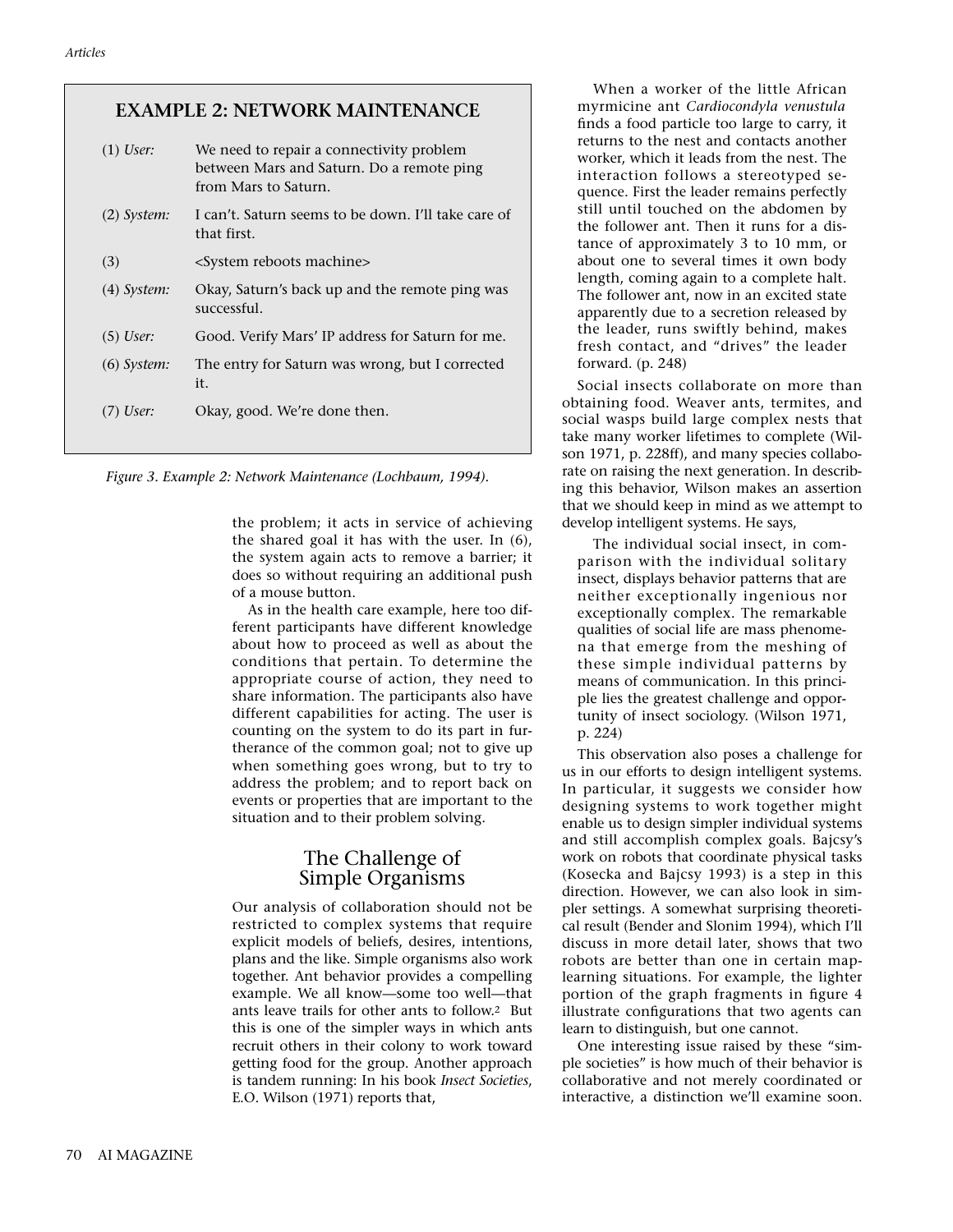Another is the extent to which collaborative behavior should be hardwired into systems. An important question for us to address is the extent to which collaboration can be achieved with simple techniques and the extent to which it requires reasoning with explicit models of beliefs, intentions, and the like.

## Collaboration versus Interaction

Dictionary definitions (Mish 1988) provide a crisp way of seeing the distinction between collaboration and interaction. Whereas interaction entails only acting on someone or something else, collaboration is inherently "with" others; working (labore) jointly with (co). It's the "jointly with" that distinguishes collaboration and that we need to characterize more precisely. To build collaborative systems, we need to identify the capabilities that must be added to individual agents so that they can work with other agents. Later, when I examine what's required to model collaboration, I will argue that collaboration cannot just be patched on, but must be designed in from the start.

To characterize "jointly" will require a consideration of intentions. The importance of intentions to modeling collaboration is illustrated by the clip-art maze in figure 5. From the picture alone, it is not clear whether the mice in this maze are collaborating. The picture doesn't reveal if they have some shared goal or if instead, for example, the top mouse has paid the bottom mouse to be his stepstool. We need to know something about the goals and intentions of these mice to be able to decide whether they are collaborating. Information about intentions is central to determining how they will behave in different circumstances. For example, such information is needed to figure out what the mice will do if something goes wrong: if the top mouse fails to get over the wall, will the bottom mouse help it find another plan, that is, will the mice replan together about how to reach their goal?

Another way to view the distinction between collaboration and interaction is to consider whether we want computer systems to be merely tools, or something more. The contrast among the simple natural language examples in figure 6 clearly illustrates this difference. The assistance Sandy received from Pat in writing the paper was quite different from the pen's contribution. The pen only left marks on paper, whereas Pat produced words, paragraphs, maybe even sections, not to mention ideas.



*Figure 4. Two Robots Are Better Than One (Bender & Slonim, 1994).*



*Figure 5. Collaboration versus Interaction.*

Pat and the pen form a spectrum. The question is where the computer system sits on this spectrum now. Systems are not as passive as the pen (for example, they will do spelling correction), but they're not nearly as helpful as Pat. They can't help formulate an outline or the approach to take nor identify the important points to be made, nor can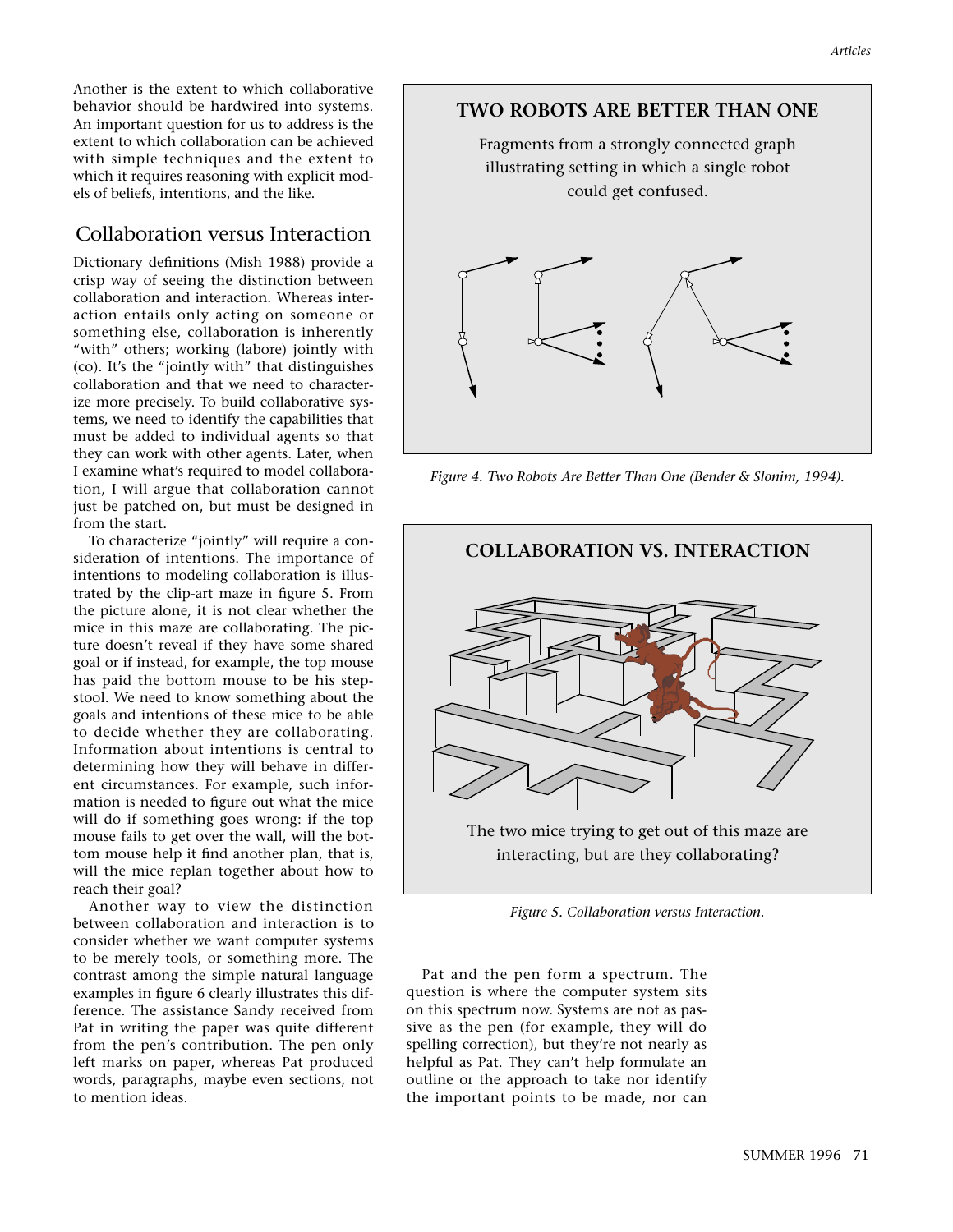## **TOOLS OR COLLABORATORS?**

- Sandy wrote the paper with a fountain pen.
- Sandy wrote the paper with Pat.
- Sandy wrote the paper with the computer.

*Figure 6. Tools or Collaborators?*

they write complete sections. More particularly, we can ask what's needed so that systems will become more like Pat than the pen in what they contribute to our efforts.3

## Why Collaborative Systems Now?

Before moving on to look at some of the issues that modeling collaborative systems raises, I want to pause to address the question you might be asking: why is now the time to take on this challenge? There are three main reasons. First, as I mentioned earlier, modeling collaboration presents a variety of challenging research problems across AI subfields. But this would be irrelevant were it not for the second reason: progress in AI over the last decade.

AI is situated to make major advances in collaborative systems because of the substantial scientific base established by research across most of the areas involved in meeting this challenge. For example, work in both the natural language and DAI communities has provided a range of models of collaborative, cooperative, multi-agent plans. The planning community's efforts to cope with uncertainty and the pressures of resource constraints likewise provide a rich source of ideas for coping with some of the modeling problems that arise in the design of collaborative systems. Results from the uncertain and nonmonotonic reasoning communities can be drawn on to address the kinds of ascription of beliefs and intentions that arise in reasoning about what others can do as well as about what they know.

Third, as I discussed at the beginning of this article, there are compelling applications needs. Again, recent progress in AI matters. AI is uniquely poised to provide many of the capabilities that are needed by virtue of the research base I've just sketched and because

the kinds of problems we address and models we develop are central to providing them.

## Characteristics of Collaboration

In this next section, I will characterize the phenomenon of collaboration more precisely and will describe the main properties of collaborative activity. Then I will examine the key elements that we need to model. Next I will show how these characterizations enable us to distinguish collaboration from other kinds of group activity. In the remainder of the article, I will then turn to look at some of the major research challenges presented by collaboration and the research collaborations we need to form to meet them.

#### Features of Collaboration

In examining the features of collaborative activity, I'll draw on what I've learned about collaboration in joint work with Candy Sidner and Sarit Kraus.4 If we look at collaborative activity in daily life, we see several features of the participants' knowledge, capabilities, and relationships that affect the kinds of reasoning needed to support the construction of collaborative computer agents. First, as the health care and network examples illustrate, the master-servant relationship, which is currently typical of human-computer interaction, is not appropriate for collaborations. Second, as the examples also make clear, most collaborative situations involve agents who have different beliefs and capabilities. Partial knowledge is the rule, not the exception. As a result, collaborative planning requires an ability to ascribe beliefs and intentions (that is, to guess in a way that you can later retract). Third, multi-agent planning entails collaboration in both planning and acting.

These characteristics have a significant effect on the kinds of reasoning systems we can employ. We need efficient methods for nonmonotonic reasoning about beliefs and intentions of other agents, not just about facts about the world; we can't depend on once-and-for-all planning systems, nor separate planning from execution. Collaborative plans evolve, and systems must be able to interleave planning and acting. Thus, the recent moves within the planning community to cope with a range of resource-bounds issues and the like are crucial to our being able to make progress on modeling collaboration. Similarly, advances in nonmonotonic reasoning are important to handling the kinds of belief ascription needed.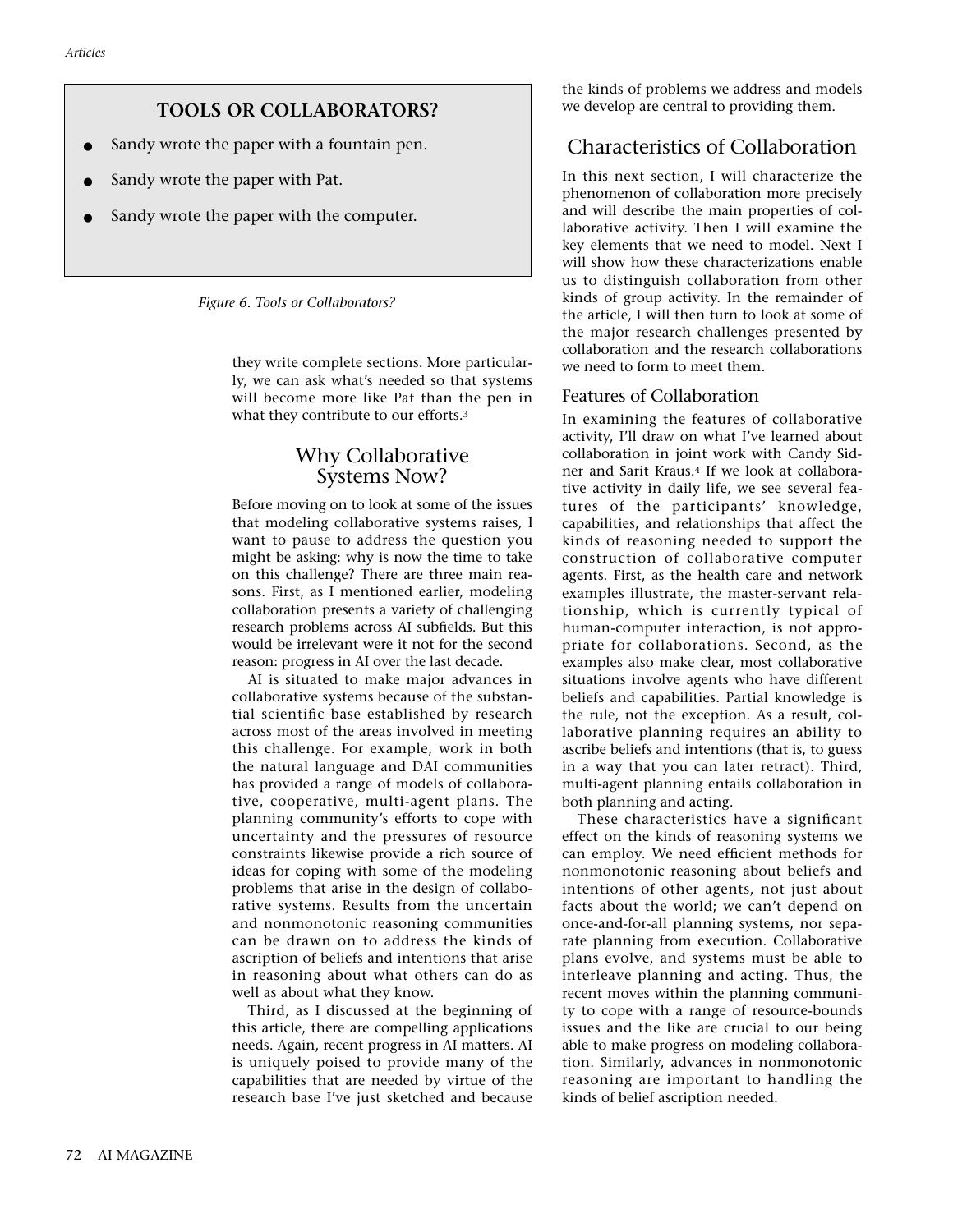The final feature of collaborative activity that I'll discuss is perhaps the most controversial one: collaborative plans are not simply the sum of individual plans. When Candy Sidner and I first investigated models of collaborative plans in the context of discourse processing (Grosz and Sidner 1990), people argued that if we would just go away and think harder we could find a way to treat them as sums of individual plans. Naturallanguage dialogue examples just didn't convince the planning or reasoning researchers with whom we spoke. So to convince them we were reduced to that familiar AI standby, the blocks world. The example we used is shown in figure 7. As shown at the top of the figure, the two players are building a tower of blue and red blocks; they are working together, one of them using her supply of blue blocks, the other his supply of red blocks. The question collaboration poses—and much of the rest of this article is aimed at addressing—is what their plan is. As the bottom half of the figure shows, whatever that plan is, it is not just the sum of two individual blockbuilding plans, each with holes in the appropriate spot.

Thus, we must design collaboration into systems from the start. If they don't have mechanisms for working together—some embodiment of those mental attitudes that are needed to support the "jointly with" that characterizes collaboration—then they will not be able to form plans for joint activity. I want to turn now to investigate the mental attitudes that are required.

#### Intending-That

First, I need to add another kind of intention to the repertoire that planning formalizations in AI have used previously. Kraus and I (Grosz and Kraus 1995) refer to this as the attitude of "intending-that."5 Intending-that enables us to represent the commitment to others that is needed for joint activity. I will not try to define intending-that here, but rather will illustrate its role by considering several examples of collaborative activity.

To begin, I want to examine the types of responsibility that ensue when a professor and student write a paper together. For this example, we'll assume that the student and professor will each write different sections of the paper. The student intends *to* write his sections of the paper. The professor intends *that* the student will be able to write his sections. The student will do the planning required for writing his section and the subactions entailed in doing it: looking up refer-



*Figure 7. Collaboration Is Not Just Sums of Individual Plans.*

ences, producing prose and so forth. The professor's intention *that* the student be able to write his sections obliges her not to ask him to do other things at the same time: no demo crunches when there's a conference paper deadline. In addition, this intention-that may lead her to help the student when she notices doing so would further their joint goal of getting the paper written. However, the professor is not directly responsible for planning and executing the acts in writing the student's sections. And, the converse holds for the sections the professor is going to write: no last minute pleas for letters of recommendation when there's a conference paper deadline.

Meal preparation provides an example that illustrates other aspects of intending-that. Suppose two people—I'll refer to them as Phil and Betsy—agree to make dinner together. They may split up the courses: Phil making the main course, Betsy the appetizer, and the two of them making the dessert (the most important course) together. Phil intends *to* make the main course and intends *that* Betsy will be able to make the appetizer. Betsy intends *to* make the appetizer and *that* Phil will be able to make the main course. They'll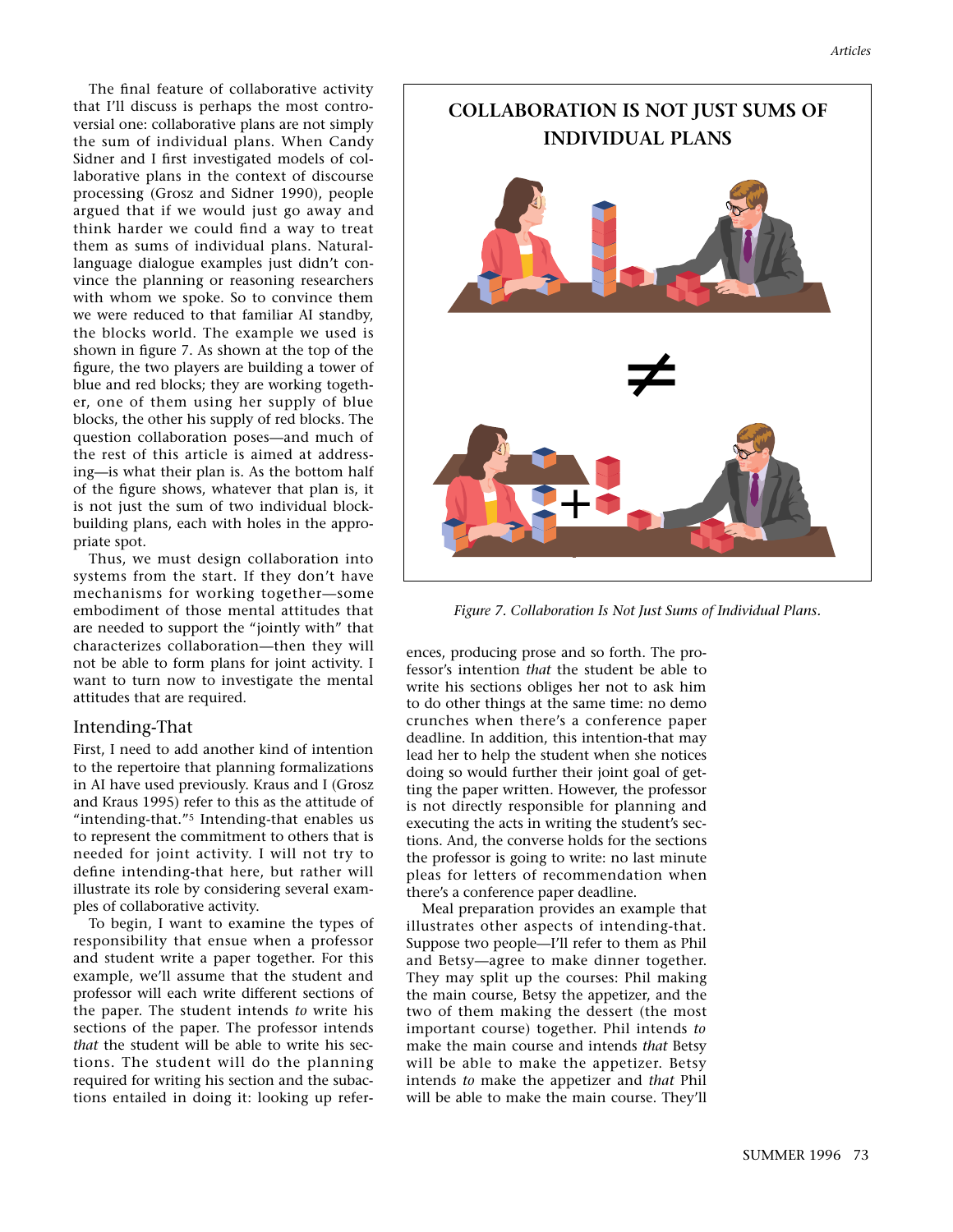## **PLANS FOR COLLABORATIVE ACTION**

- To have an individual plan for an act, need
	- knowledge of a recipe
	- ability to perform subacts in the recipe
	- intentions to do the subacts
- To have a group plan for an act, need
	- mutual belief of a recipe
	- individual or group plans for the subacts
	- intentions that group perform act
	- intentions that collaborators succeed

*Figure 8. Plans for Collaborative Action.*

each adjust their menu choices and recipes so that they won't have resource conflicts (such as both needing the same pan at the same time) and they may help each other out. For example, Phil might offer to pick up the ingredients Betsy needs when he goes to the grocery. I'll be using this example later to illustrate various elements of collaboration, but lest you misunderstand, let me say now that I'm not proposing meal-making robots as a primary application. Rather, the meals domain is a useful one for expository purposes since everyone has some intuitions about it. Thus, it requires less preliminary introduction than network management or health care. And, for some strange reason, it's less painful to discuss than paper writing.

## Plans for Collaborative Action

I can now sketch what we need to add to individual plans in order to have plans for group action. I'll only have time here to lay out a piece of the picture and to do so informally, but most of what I say has formalizations, often several competing ones, behind it (see, for example, Grosz and Kraus [1995]; Kinny et al. [1994]; Levesque, Cohen, and Nunes [1990]).

Figure 8 lists the major components of group plans; to provide a base for comparison, the top of the figure lists the main components for individual plans. First, just as an individual agent must know how to do an action, agents in a group must have knowledge of how they're going to do an action. To avoid too many different uses of the word "plan," I'll follow Pollack (1990) and call this knowledge of how to do an action a *recipe* for

the action. In the case of a group plan to do a joint activity, there must be mutual belief of the recipe; agents must agree on how they are going to do the action. For instance, Phil and Betsy must agree that dinner will consist of three courses of a certain sort and concur on who will make each of the courses. Second, just as individual agents must have the ability to perform the constituent actions in an individual plan and must have intentions to perform them, the participants in a group activity must have individual or group plans for each of the constituent actions in their agreed-on recipe.

Plans for group actions include two major constituents that do not have correlates in the individual plan. First, the agents must have a commitment to the group activity; they must all intend-that the group will do the action. For example, both Betsy and Phil need to have intentions that they make dinner. Among other things, these intentions will keep them both working on the dinner until the meal is on the table. Second, the participants must have some commitment to the other agents being able to do their actions. Phil must have an intention that Betsy be able to make the appetizer. This intention will prevent him from using a pan he knows she needs; it might also lead him to offer to buy ingredients for her when he goes grocery shopping.

## Modeling Challenges

With this sketch of the requisite mental states of the participating agents in hand, I want to turn now to consider what we need to model to be able to build computer systems that can be collaborative partners. In this section, I'll look at three elements that have been identified as central by people working on modeling collaboration: commitment to the joint activity, the process of reaching agreement on a recipe for the group action, and commitment to the constituent actions. As we examine each of these elements, we will see there is a pervasive need for communication and a range of questions concerning the information that needs to be communicated at any given time. In addition, a significant part of the modeling challenge arises from the need for any formalization to provide for systems to cope with a general background situation in which information is incomplete, the world changes, and failures are to be expected.

## Commitment to the Joint Activity

Bratman (1987) has argued that intentions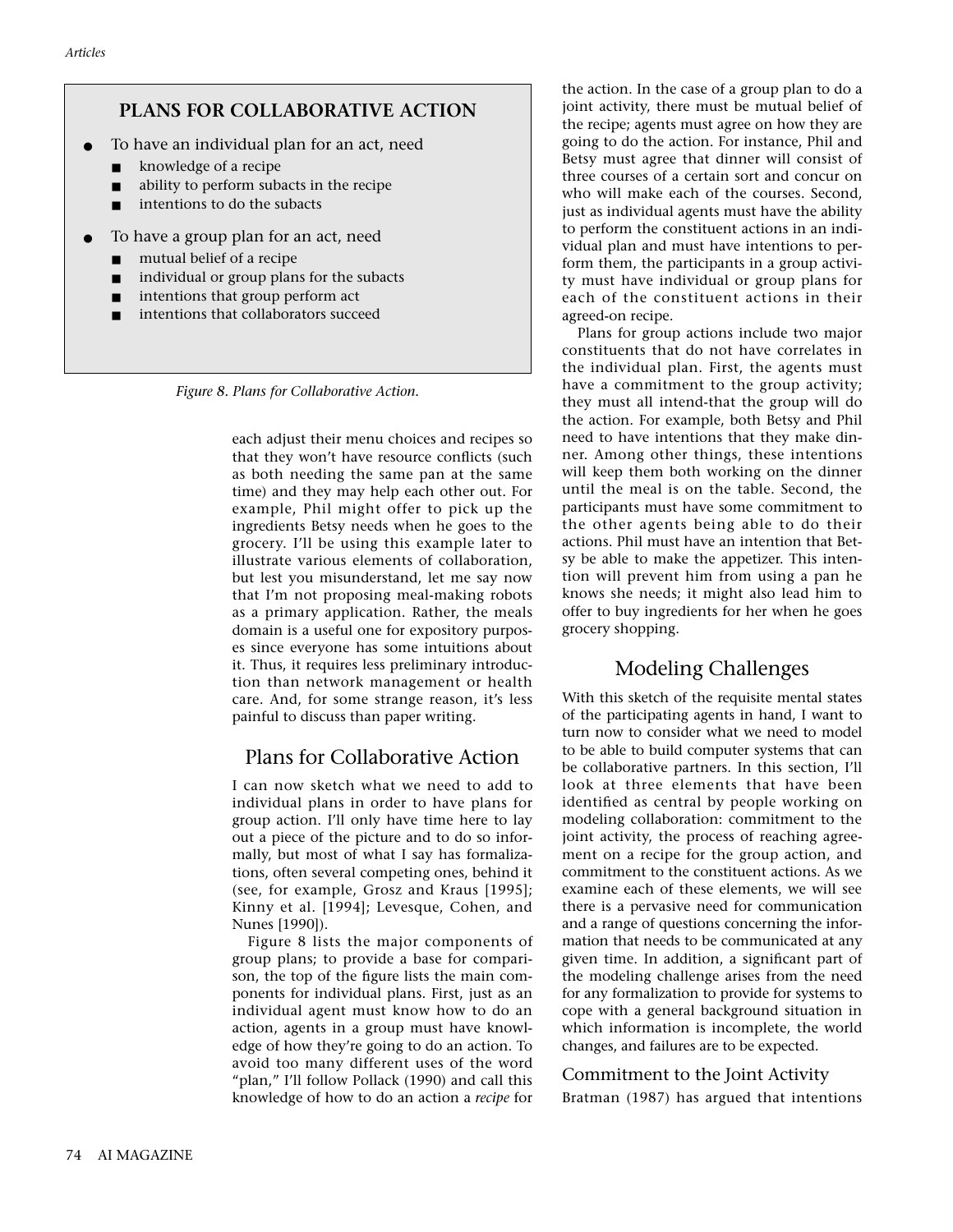play three major roles in rational action: (1) they constrain an agent's choice of what else it can intend; in particular, agents cannot hold conflicting intentions; (2) they provide the context for an agent's replanning when something goes wrong; (3) they guide "means-ends reasoning."

The commitment of participating agents to their joint activity plays analogous roles in collaborative activities. For example, Phil cannot plan to study at the library until 6 p.m. if he's going to provide a main course for dinner at 6 and make dessert with Betsy; that is, Phil cannot hold intentions that conflict with his commitment to the collaborative dinner plan. In addition, if Phil is unable to make the main course he originally planned, then his replanning needs to take into account the rest of the plan he has with Betsy. He must make a main course that will fit with the rest of the menu they've planned. In both cases, agents must weigh intentions rooted in their individual goals and desires with those that arise from the joint activity. Furthermore, Phil's commitment to the dinner-making plan will lead him to undertake means-ends reasoning not only in service of the constituent actions for which he takes responsibility, but also possibly in support of Betsy's actions. For instance, if he offers to help Betsy by buying ingredients for her while he's out shopping, he'll need to reason about how to get those ingredients.

Commitment to a joint activity also engenders certain responsibilities toward the other participants' actions. For instance, agents must be aware of the potential for resource conflicts and take actions to avoid them. Phil cannot intend to use a pot he knows Betsy needs during a particular time span; at a minimum, he must communicate with her about the conflict and negotiate with her about use of this resource.

Communication is needed not only to help decide on resource conflicts, but also when something goes wrong while carrying out a joint activity. We saw an example of both the communications requirement and replanning in the network maintenance example discussed earlier. The system did not give up just because Saturn was down; instead, it both reported the problem and went on to try to fix it.

The commitment to joint activity leads to a need to communicate in other ways as well. For example, agents may not be able to complete a task they've undertaken. If an agent runs into trouble, it needs to assess the impact of its difficulty on the larger plan, and

decide what information to communicate to its partners. Although in some cases, an individual agent will be able to repair the plan on its own, in other situations the replanning will involve other group members. In some cases, the group activity may need to be abandoned. When this happens, all the group members need to be notified so no one continues working on a constituent activity that is no longer useful.6

#### Reaching Consensus on the Recipe

When a group of agents agrees to work together on some joint activity, they also need to agree about how they are going to carry out that activity. Because the agents typically have different recipe libraries (that is, they have different knowledge about how to do an action), they need a means of reconciling their different ideas of how to proceed. For example, if Phil thinks a dinner can consist of a pasta course alone and Betsy thinks no meal is complete without dessert, they need to negotiate on the courses to be included in the dinner they're making together. Furthermore, agents may need to combine their knowledge to come up with a complete recipe; they may need to take pieces from different recipe libraries and assemble them into a new recipe. So, this part of collaboration may also entail learning.

Reaching agreement on a recipe encompasses more than choosing constituent actions. Once agents divide up the constituent tasks (a topic we'll return to shortly), they need to ensure that their individual plans for these subtasks mesh. They'll need to know enough about the individual subplans to be able to ensure the pieces fit together. Betsy needs to make sure the appetizer she plans will go with Phil's main course, and that in preparing it she won't run into resource conflicts.7 It's important to note, however, that agents do not need to know the complete individual plans of their collaborators. How much they do need to know is an open question. The two cookbook recipes in the sidebar (taken from Prince [1981]) illustrate a spectrum of detail. Notice, however, that the longer recipe contains less detail than an agent performing this action must know (for instance, it does not tell how to scrape the pig), and the shorter recipe may contain more detail than a dinner-making partner responsible for dessert needs to know. Some characteristics of the recipe-agreement process are not evident in this simple meals example. In general, agents will not be able to decide on a full recipe in advance. They'll

*Communication is needed not only to help decide on resource conflicts, but also when something goes wrong while carrying out a joint activity.*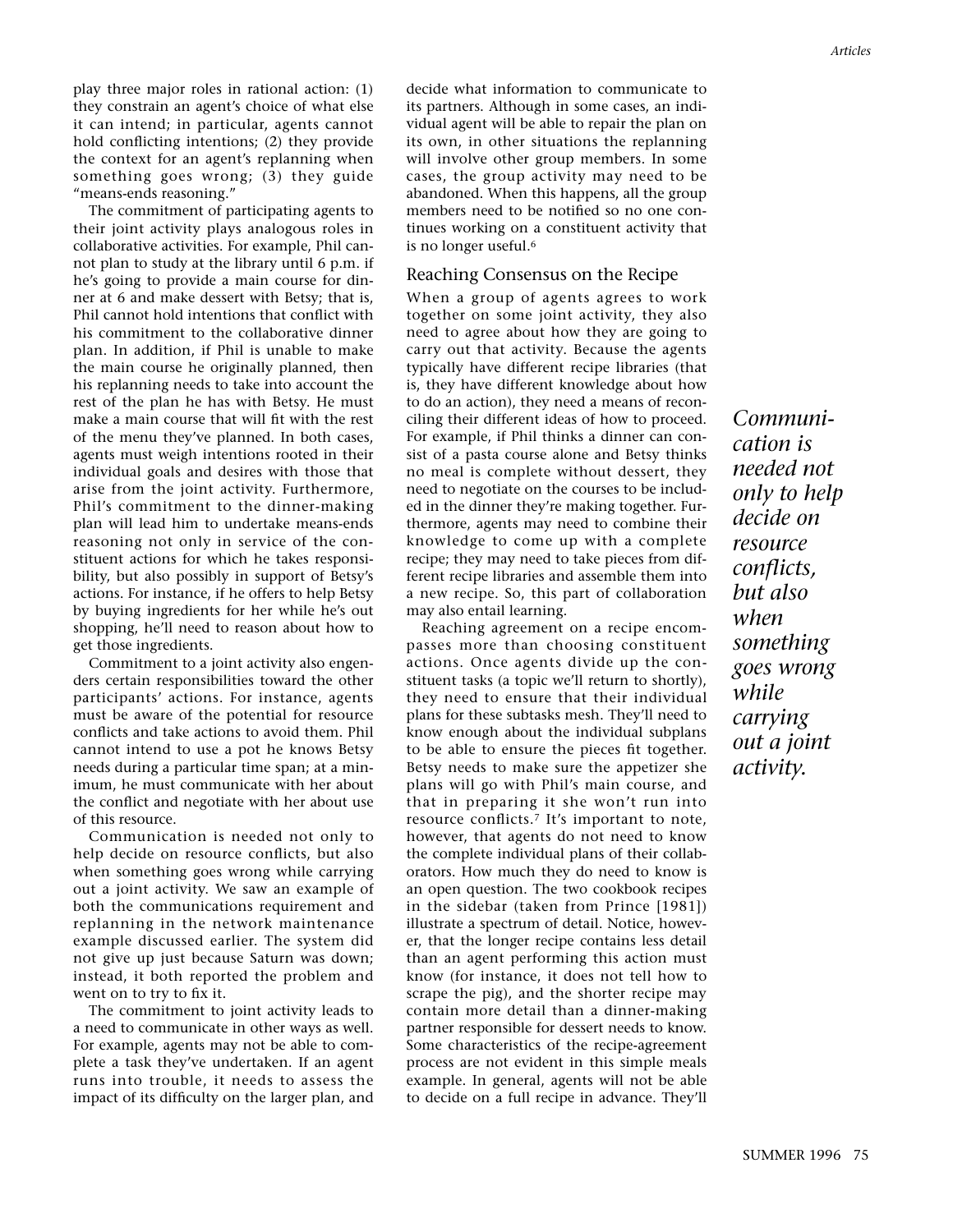## Recipes: Level of Detail?

From *Joy of Cooking* Roast Suckling Pig 10 servings Preheat oven to 450 degrees. Dress by drawing, scraping, and cleaning: a suckling pig. Fill it with: Onion Dressing . . . It takes 2 1/2 quarts of dressing to stuff a pig of this size. Multiply all your ingredients but not the seasonings . . . (Rombauer & Becker, 1931)

From *Répertoire de la Cuisine* Cochon de lait Anglaise: —Farcir farce à l'anglaise. Rôtir.

(Gringoire & Saulnier, 1914)

[English suckling pig: Stuff with English stuffing. Roast.]

need to plan a little, do some actions, gather some information, and then do more planning. Just like in the case of individual plans, they'll need to be able to modify and adapt various parts of the plan as they work their way along. They'll need to communicate about the adaptations. Typically agents will be working with partial recipes and they'll be interleaving planning and acting.

It's evident then that recipe selection entails a significant amount of decision making. One major open issue in modeling collaboration is the kinds of group decisionmaking processes that are needed, and ways to implement them.

#### Commitment to Constituent Actions

In addition to deciding what recipe they're going to use, the participants in a collaborative activity need to decide who's going to do what. They have to agree on an assignment of constituent actions to subgroups or individuals. This, again, requires a group decision-making process. It raises the question of whether to have centralized control and a team leader who decides, or a more equal partnership, as in the health care example, that requires negotiation. Different choices vary in flexibility, robustness, and communication costs. Research in the DAI community

has addressed the question of task allocation; proposed solutions range from market mechanisms like contract nets (Davis and Smith 1983)—to voting mechanisms and negotiation protocols (Rosenschein and Zlotkin 1994). However, most of the techniques proposed to date have assumed individual agents were largely self-interested; there was no shared goal nor commitment to the success of the whole group. Thus, there is a need to determine the effect of these features of collaboration on the design and choice of decision making processes.

To decide how to divvy up the constituent actions needed to complete a task, agents must reason about the capabilities of other agents; for systems to be able to do so will undoubtedly require techniques for belief attribution and nonmonotonic reasoning. Agents also need means of balancing their own previous obligations—from either individual desires or other group plans—with the new obligations that agreeing to perform a constituent action for the group activity would entail. They need to reconcile intentions from private acts with those from group activities. Again, communication needs abound.

## Another View of Collaborative Activity

Having completed the short overview of the modeling needs posed by collaboration, I want to turn to look briefly at another characterization of collaborative activity. Doing so will let us examine the extent to which various features of collaboration must be explicitly modeled.

Figure 9 lists Bratman's four criteria for shared cooperative activity (Bratman 1992). Only one of these criteria, commitment to the joint activity, was explicit in the framework I just laid out. The others are implicitly encoded in various constructs I've discussed (Grosz and Kraus 1995). Mutual responsiveness and mutual support can be derived from commitment to joint activity and the specification of what it means for one agent to intend-that another be able to do an action. Meshing subplans can be derived from ways in which agents come to agree on recipes in the context of intentions-that the full group succeed. The point of looking at collaboration from Bratman's perspective is not only good scientific hygiene (it's always good to cover the philosophical bases), but also because we can see that the criteria do not need to be explicit in a formalization.

Although explicit models may enable more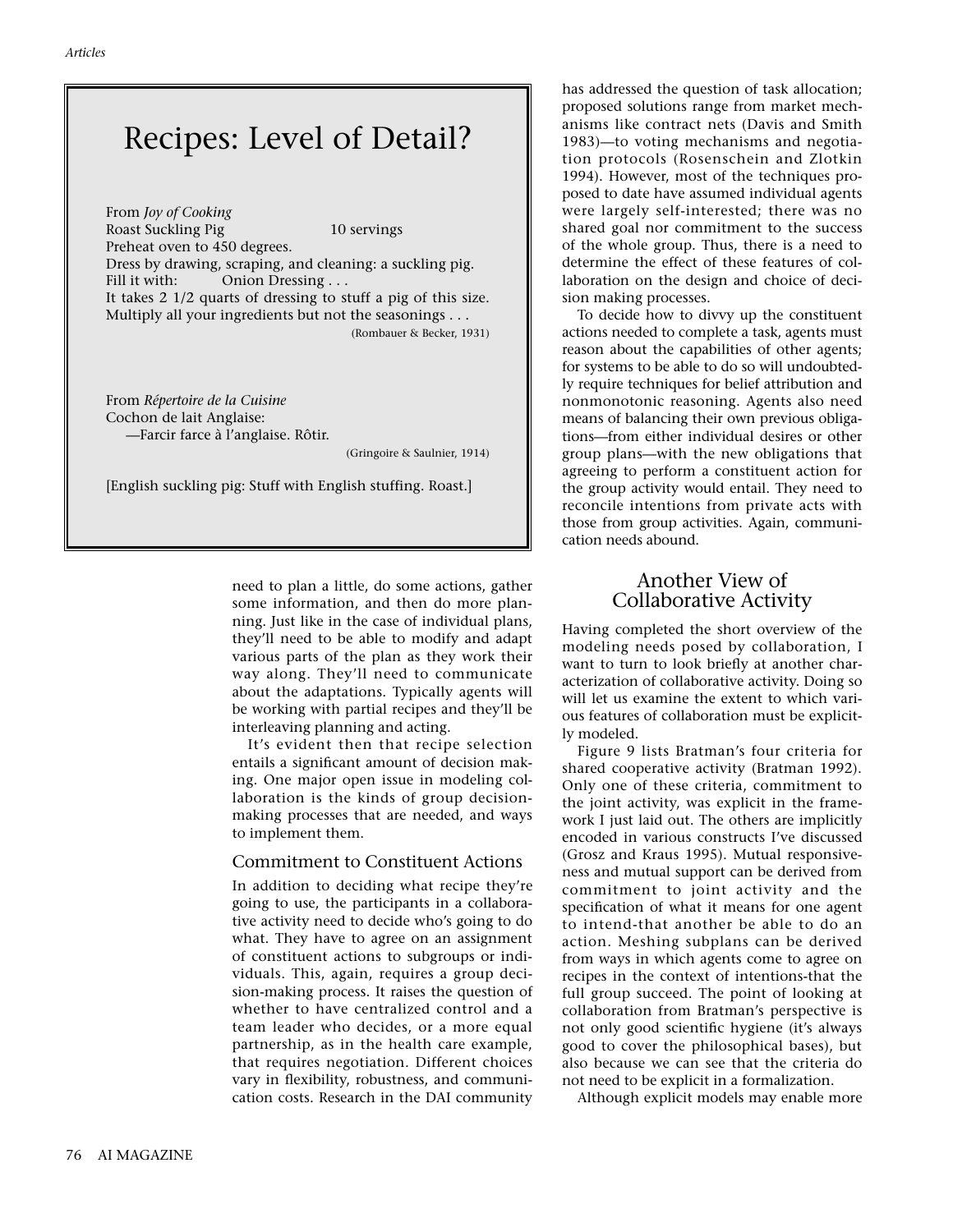flexibility, sometimes they're not needed. The map-learning result of Bender and Slonim (1994) I mentioned earlier provides an example of a problem domain in which collaboration can be "built-in" to an algorithm without explicit models of belief and intention. The model that Bender and Slonim examined is that of strongly connected, directed graphs with indistinguishable nodes; the edges out of each node are labeled only with respect to the node: they are numbered, but do not have names that continue along their length. Learning in this setting means being able to output an exact copy of the graph.

Now this model might not seem close to reality, but first-time visitors to Boston will tell you it's a good approximation to the challenge they've faced driving around, trying to figure out what's connected to what, or learning the street map. There are lots of one way streets and no street signs to speak of. Many of the intersections look the same: crowded with buildings, pedestrians, and cars. Learning the graph corresponds to learning all of the streets with no error; that is, the robot can remember and connect the intersections correctly.

The graphs at the bottom of figure 4 are fragments taken from a strongly connected graph that illustrate the kinds of settings in which a single robot could get confused and be unable to learn correctly. In particular, a single robot will not be able to distinguish between the different highlighted configurations. It won't know after three steps whether it's gotten back to the starting node as in the right graph or is headed off somewhere else as in the left one. A pebble might help a robot differentiate the two situations, but if the robot were in the situation portrayed on the left it would lose a pebble dropped at the top left node. In contrast, two robots can learn the graph structure, by using an algorithm that resembles in spirit the behavior of the tandemrunning ants Wilson described. The second robot can periodically catch up to the first robot. Specifically, Bender and Slonim show that one robot cannot learn these graphs in polynomial time, even with a constant number of pebbles, and that two robots can learn in polynomial time with no pebbles needed. The main difference is that the second robot can move on its own (thereby catching up) whereas a pebble cannot. The second robot can collaborate, the pebble cannot.

It's interesting to look at the assumptions of the Bender and Slonim algorithm. Their two robots start together. They must be able to recognize one another; they can't be anonymous—they need to know each other.

#### **SHARED COOPERATIVE ACTIVITY**

- Mutual responsiveness
- Commitment to the joint activity
- Commitment to mutual support
- Meshing subplans



They also need to communicate, for instance by radio or by touching. Collaboration is built into the algorithm. The robots do not explicitly reason or negotiate; instead, the designers (or, in this case, the algorithm writers) directly encode collaboration.

## Distinguishing Collaboration from Other Group Activity

We might stop now to ask whether the criteria we've given for collaboration really distinguish it from other group behaviors. Do they rule out anything? I will examine two other types of behavior to show they do. First, I'll look at the contrast between collaborating with someone and contracting to another agent. Second, I'll revisit, this time in more detail, the differences between collaboration and interaction, looking to see how the criteria we've developed distinguish between them. There are other kinds of behavior one might examine; for example, Bratman (1992) suggests we need to rule out coercion: if two people go to New York together as a result of one kidnapping the other, that's hardly collaborative. However, the formalization of individual will is more complex than the properties needed to distinguish contracting and interaction from collaboration; for now, I'll stick with cases we have some chance of understanding formally.

The two painting scenarios given in figure 10 lead to different answers to the question posed at the bottom of the figure. The contrast makes evident a key distinction between contracting and collaborating. In both scenarios, Leslie is going to do the prep work for the paint job. (She's the helper we'd all like around when we're painting.) She'll need to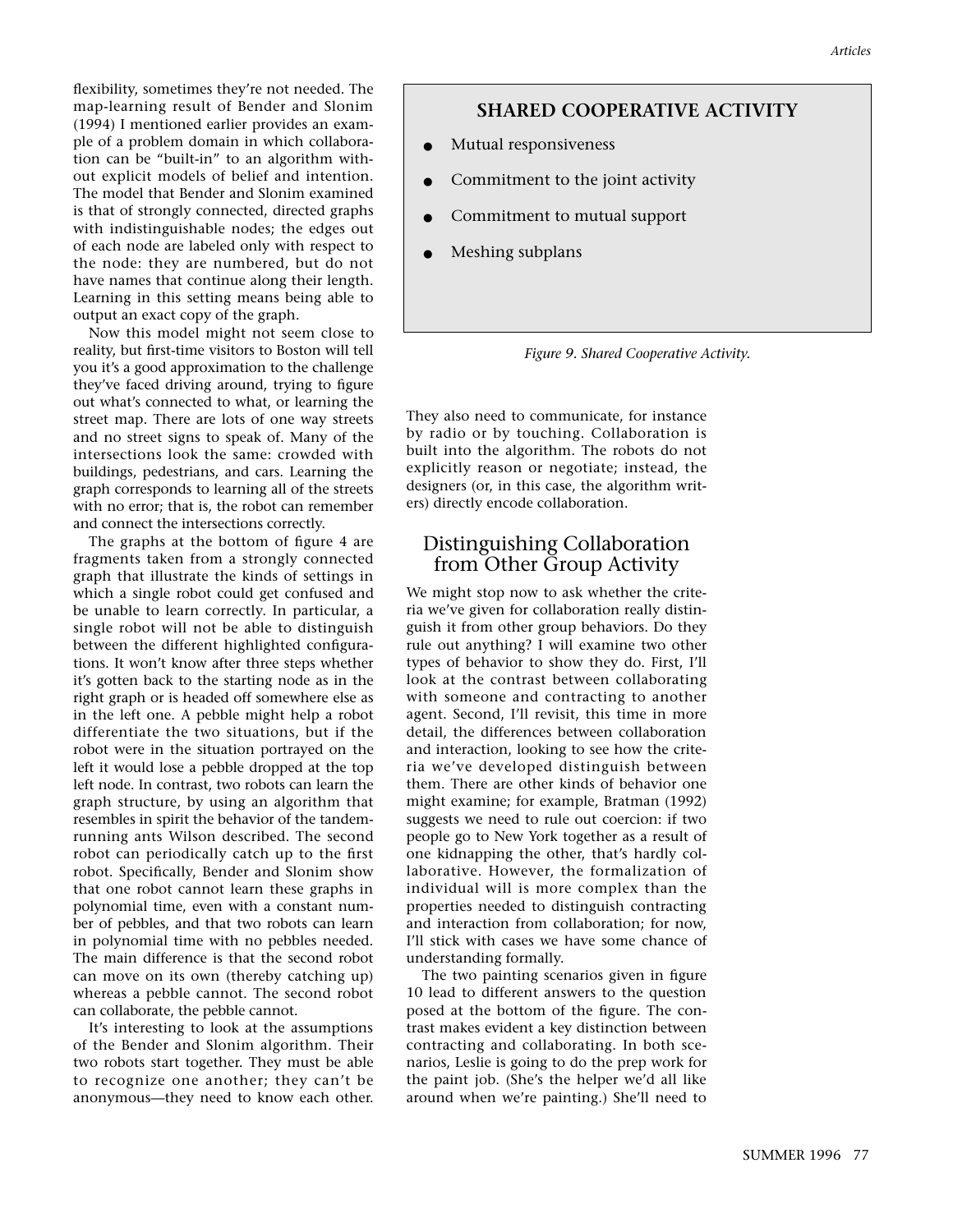## **COLLABORATING VS. CONTRACTING**

- Bill and Leslie agree to paint their house together
	- Leslie will scrape and prep surface.
	- Bill will put on new paint.
- Sharon decides her house needs painting; she hires Leslie to do the prep work.



*Figure 10. Collaborating versus Contracting.*



*Figure 11. Collaborating versus Interacting.*

acquire the supplies required and get them to the house. The question is whether there's any obligation for her to help the other painter; for example, while she's at the hardware store getting supplies for her part of the job, does she need to consider picking up the paint? In the contracting scenario in which Sharon has hired Leslie, there's no obligation whatsoever to help the other person; all Leslie is obliged to do is the prep work. In contrast, when Leslie is collaborating with Bill, her commitment to their joint activity and commitment to Bill's being able to do his part along with a recognition that Bill needs the paint from the hardware store oblige her at least to consider picking up the paint. She may in the end decide she cannot help Bill out (for example, if she has gone on her bike and is thus unable to transport the paint), but she must consider the tradeoff between doing so and not. That is, she needs to weigh her obligation to the group activity against other commitments in light of her abilities and make a decision.

To illustrate how the framework I've presented enables us to distinguish collaboration from interaction, I'll use the driving example in figure 11. Driving in a convoy is a paradigmatic example of joint action by a team, as Levesque, Cohen and Nunes present so clearly in their paper on Teamwork (Levesque, Cohen, and Nunes 1990). In contrast, ordinary driving is not—even if drivers act simultaneously, even if they follow certain traffic laws, even if the laws are those in a motor vehicle code and not just conventions that result from evolutionary choice as in Boston.

The contrast is most clearly seen by considering what happens when something goes wrong. Typically, convoy drivers agree on a recipe they will follow, one that includes checkpoints. They have a set of agreed-upon signals, or CB radios, or car phones, some method of communication they can use to help maintain mutual belief of how they are carrying out their joint activity. If one of them needs help, the others will assist. So we have commitment to the joint activity, an agreed-upon recipe, commitment to the success of others' actions, and a means of communication to establish and maintain the requisite mutual beliefs. In short, we have collaboration.

The scene in Boston is different. There's no common goal, although the drivers may have a goal in common, namely filling the blank space in front of them. (The bicyclist having seen this has wisely fled the scene.) An individual driver has no commitment to the success of actions of other drivers. There is no joint activity so no commitment to one; there's no agreed upon recipe; and there's no commitment to the ability of other agents to successfully carry out their actions. There may be communication between drivers, but it's not in service of any shared goal. In short, there's no collaboration.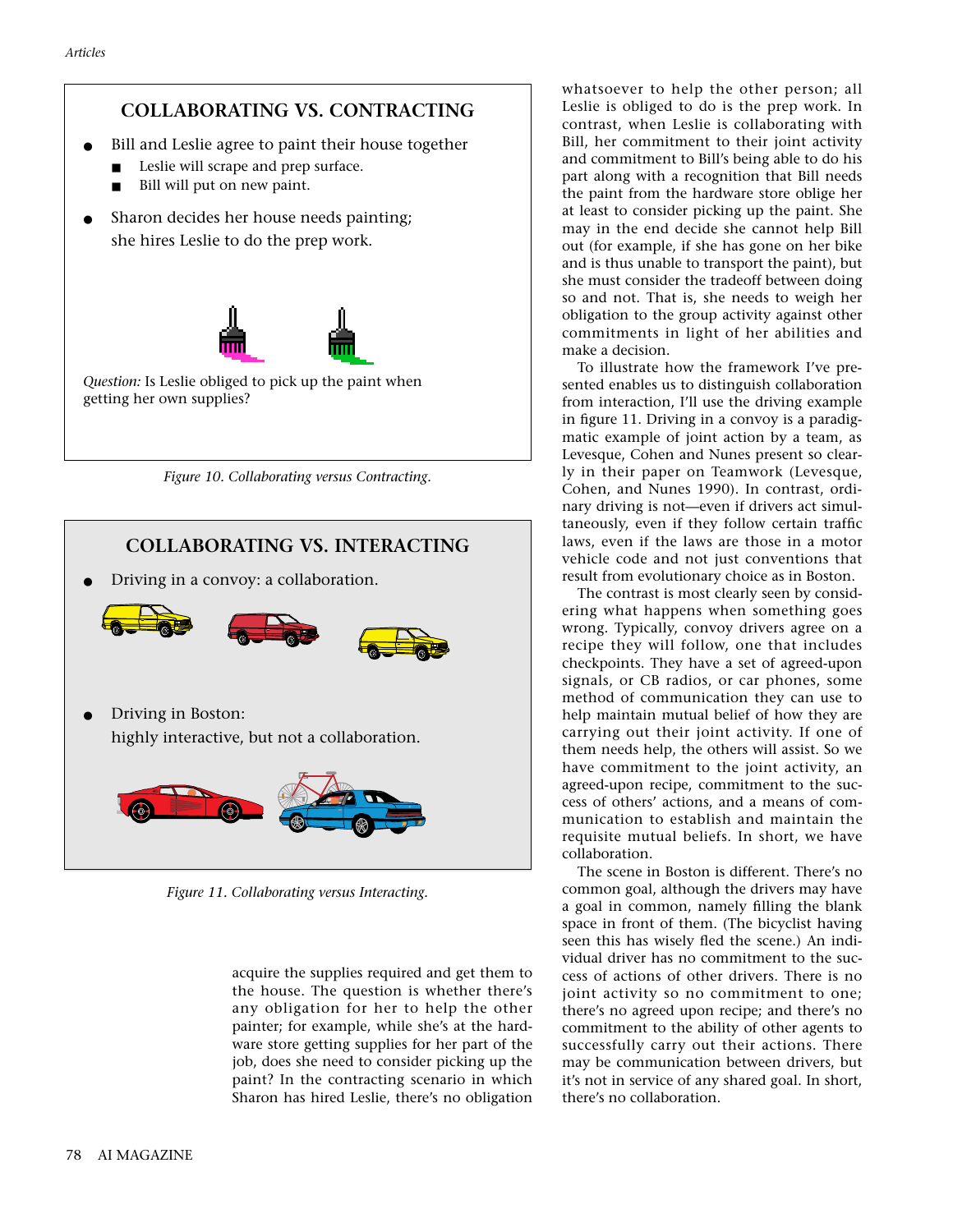I've now characterized the phenomena we need to model and described some of the research challenges they pose for AI. Before turning to research problems, I want to look at the ways in which the issues I've discussed arise in and affect settings in which several computer systems need to coordinate their activities. The Superhighway goal has led people to ask many questions about this setting recently, most of them about handshakes, protocols, and means of charging for services.

I'd like to ask a different kind of question: What capabilities could we provide if systems were to collaborate rather than merely interact? What difference would they make to system performance? To examine these issues, I will focus on the types of systems settings that much research in DAI has considered. Figure 12 illustrates a typical scenario.8 To meet the needs of the user in the situation portrayed in this figure will take the coordinated efforts of three systems, one that has access to NASA images, one that has access to orbit information, and a compute server. Systems B and C will need to collaborate to determine the appropriate coordinates for the picture, and then will need to communicate the results to System A, which can access and display the appropriate pictures.

The advantages of collaboration, as opposed to mere interaction, again may be illustrated by considering what happens if something goes wrong. For example, if System B discovers network problems and it's collaborating with A, it might communicate this to A to save A wasted effort. If System A can't get to its information source, it needs to report back to the other systems, providing as much information as possible so the whole group can explore alternative recipes. If System C is unable to do a particular calculation, it needs to communicate with the other systems, again providing as much information as possible, so that the whole group can formulate a revised plan; just sending back a simple "can't compute" error message will not suffice. Collaboration can also play a role when no problems arise; for instance, Systems A and B might share rather than compete for network resources.

None of this is to say that systems must reason with explicit models of belief, intention and the like in such settings. Remember the ants. However we implement the ideas of commitment to joint activity and to the suc-

## **COMPUTER AGENTS**

- User's need:
	- Obtain photographs of Jupiter at anticipated impact sites of Shoemaker-Levy 9
	- Wants best grain-size, largest area available
- The team:
	- System A: network agent with access to NASA images
	- System B: access to information on orbits of Jupiter and Shoemaker-Levy 9
	- System C: compute server

*Figure 12. Example 3: Computer Agents.*

## **RESEARCH PROBLEM AREAS**

- Recipe (plan) construction
- Multi-agent learning
- Agent-action assignment
- Modelling commitment
- Communication requirements, constraints, tradeoffs
- **Negotiation**
- Intention-conflict resolution

*Figure 13. Research Problem Areas.*

cess of others as well as the ability to formulate a joint plan of attack, we need them in our systems.

## Research Problems

I want to turn now to ask what problems need to be solved for us to be able to construct systems that can collaborate with each other or with people or both. Figure 13 gives only a small sampling. The problems listed cross all areas of AI. I clearly won't be able to examine them all in detail and so will focus on two—negotiation and intention-conflict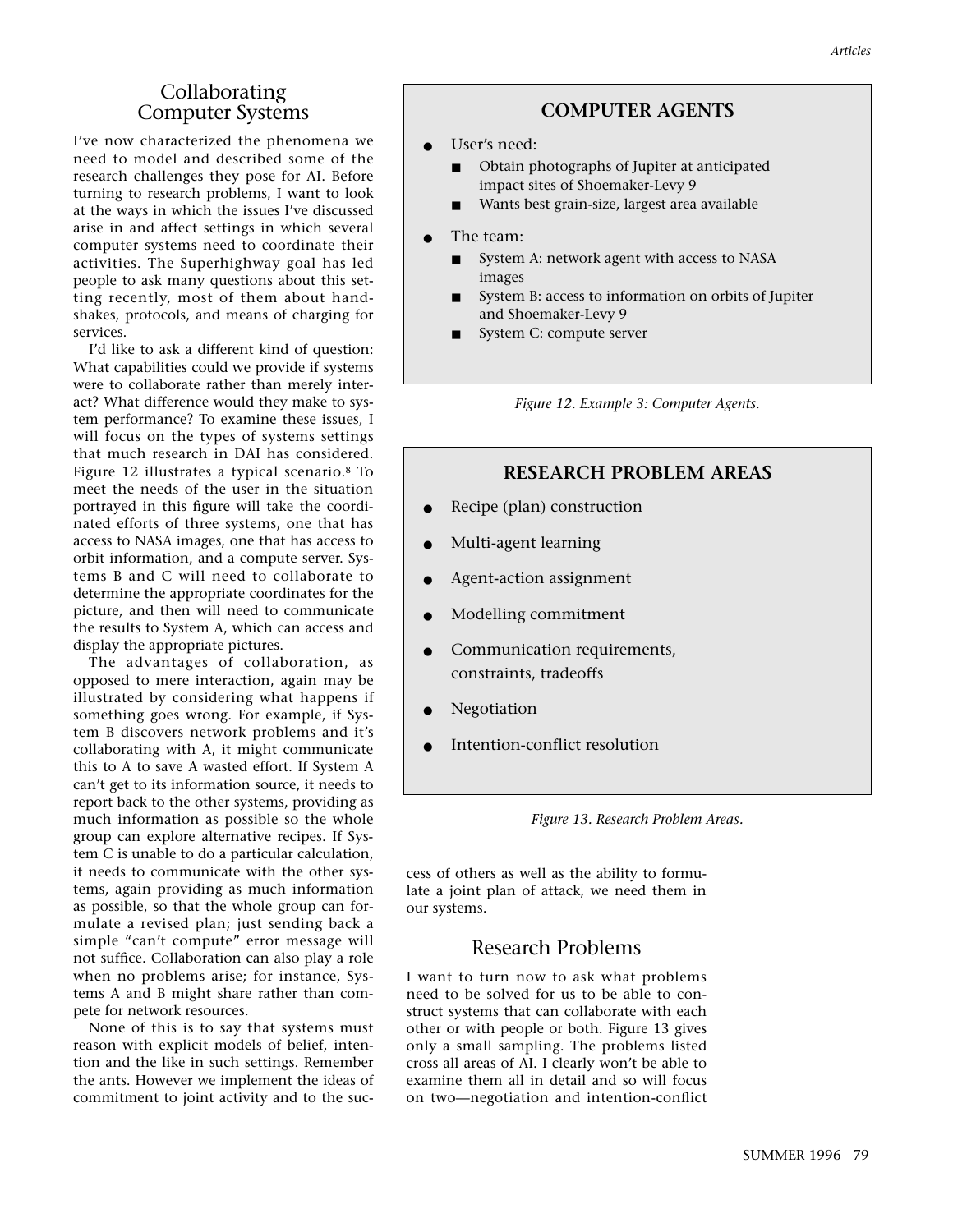## **AGENT CHARACTERISTICS:**

- Individually motivated or 'benevolent'?
- Central design or different designers?
- Agents anonymous to one another?
- Can you break a promise or deceive?
- Any long-term commitments?
- Do agents have complete information?
- Limits on reasoning power?

*Costs:* communication, negotiation time

#### *Figure 14. Agent Characteristics.*

resolution. I want to use these problems to illustrate the difference between what we know how to do from work on individual, individually-motivated agents and what's needed for collaboration.

#### Negotiation

The term negotiation has been used within the DAI community to refer to many different types of activities. They may all have in common only one thing, the aspect of negotiation that's mentioned prominently in the dictionary; that is, "to confer with another so as to arrive at the settlement of some matter" (Mish 1988). The realization in their systems of "confer" and "arrive at settlement" are among the problems facing designers of systems.

Although some work has been done on systems that support negotiations among people (Sycara 1988), I will consider work that addresses how multiple computer agents can reach consensus or accommodate each other's needs when there are conflicts in their goals or among their resource needs.9 Such systems will need abilities to communicate, resolve conflicts, and coordinate activities. Researchers working on these problems have considered agents with widely varying characteristics; some of the dimensions of agent characteristics are listed in figure 14.

The first dimension listed obviously affects all the others. One might ask under what conditions people or systems move from selfinterest to concern with the good of the group, that is move to benevolence or collaboration. Huberman and his colleagues (Glance and Huberman 1994) have considered factors that contribute to cooperative behavior emerging (see also Axelrod [1984]). They have looked at situations in which people can choose between acting selfishly or cooperating for the common good and have asked how global cooperation can be obtained among individuals confronted with conflicting choices. They examine situations in which the individual rational strategy of weighing costs against benefits leads to all members defecting, no common good, and everyone being less well off. The situation changes, however, if the players know they will repeat the game with the same group. Each individual must consider the repercussions of a decision to cooperate or defect. The issue of expectations then comes to the fore. Individuals do not simply react to their perceptions of the world; they choose among alternatives based on their plans, goals and beliefs" (Glance and Huberman 1994, p. 78). Their modeling work shows that cooperative behavior arises spontaneously if groups are small and diverse and participants have longterm concerns. If we are going to build systems that will interact on more than one-shot deals, it might be wise to build them with capabilities for collaboration.

The other dimensions listed in the figure allow for variations in how much control is exerted both over the design of individual agents and over the social organization of the agents. A significant question is when to design agents with built-in cooperation mechanisms (Durfee and Lesser 1989), thus making them essentially benevolent. Other dimensions of variability concern whether agents have any history of interactions or memory of one another. Breaking a promise matters much more if your identity is known and you'll meet the person again. How much agents know about one another, and in particular about each other's preferences, also affect negotiation strategies.

Much of the work in this area has drawn on research in game theory, but has extended it to consider questions of how one designs agents to behave in certain ways, and what kinds of performance different strategies will deliver. A range of results have been obtained. For instance Rosenschein and Zlotkin (1994) have specified attributes of problem domains that affect the choice of an appropriate negotiation strategy and have shown that the domain as well as the deal-type affects whether or not agents have any incentive to lie. Kraus, Wilkenfeld, and Zlotkin (1994)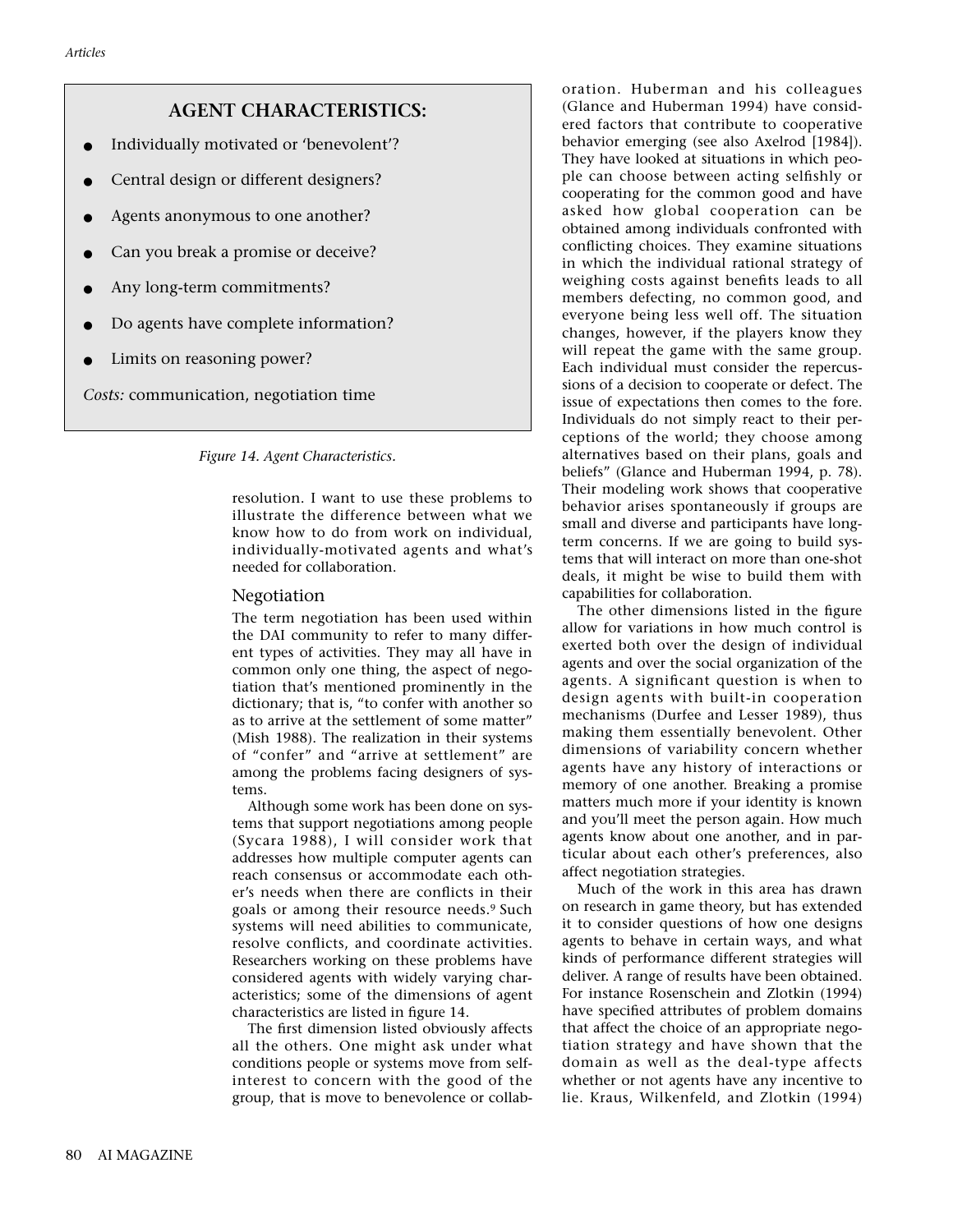have derived strategies that take into account the time spent in negotiating. Alas, as the U.S. Congress has proved repeatedly, merely stalling is a great strategy for keeping the status quo.

In collaborative settings, negotiation has different parameters and raises additional issues. There is a shared goal and typically at least some history: agents collaborate over the full time period required to complete their joint activity. Agents may also collaborate more than once. How does this affect inclinations to tell the truth, intention-reconciliation decisions, and commitment to promises (for example, commitments to completing subtasks)? In reconciling individual needs with those of the group, agents need to weigh the importance to them of the group succeeding against other demands. How might we take this into account? How do individual goals interact with shared objectives? There is some game theory literature (Aumann and Maschler 1995) that deals with repetitive interactions: the success of the "tit for tat" strategy in playing the iterated prisoner's dilemma is one example. But this work too, at least so far as I have been able to determine, focuses on self-motivated agents, and does not account for the role of joint commitment to some shared goal in determining choices.

Finally, although protocol design can help ensure certain behaviors among computer systems, any negotiation that includes human participants will need to accommodate to human preferences and styles. Systems that collaborate with humans may have to cope with the nonrational as well as the rational, as anyone who's ever been at a faculty meeting will know.

#### Intention-Conflict Resolution

Intention-conflict resolution is an inherent problem given agents with limited resources. Each of the collaborating agents has multiple desires not all of which can be satisfied. It will have plans for actions it is carrying out to meet some desires, plans that include various intentions. It must ensure that its intentions don't conflict (a property that distinguishes intentions from desires). In considering whether it will do something, an agent must weigh current intentions with potential intentions. There are significant computational resource constraints. As those who have worked on real-time decision making know, all the while the world is changing agents can't think forever. They must choose what to think about and whether to stop

thinking and start acting. That heart-attack patient would surely prefer the doctors to start working on a good plan rather than waiting until they've proved they've got the best plan. As Voltaire would have it, "the best is the enemy of the good." Collaborating agents need to reconcile competing intentions while respecting time constraints.

The planning community has been actively considering this question in the context of a single agent. Three of the major approaches they've taken are to design techniques for decision compilation into finite state machines (Brooks 1991; Kaelbling and Rosenschein 1991), to design deliberation scheduling algorithms (Boddy and Dean 1989; Horvitz 1988), and to develop architectures that include rational heuristic policies for managing deliberation (Pollack and Ringuette 1990).

Decision compilation techniques have been used mostly for simple agents, although as we saw with the ants, simple agents can sometimes do complex things. Deliberation scheduling algorithms have been applied both to traditional object-level algorithms and to anytime algorithms. Both on-line preference computations and off-line ones (compiling decision-theoretic utilities into performance profiles) have been investigated. In contrast with this decision-theoretic scheduling approach, the work on architectures has explored the development of satisficing (heuristic) policies that can be subjected to experimental investigation.

These approaches provide general frameworks for managing reasoning in dynamic environments, but none of them have yet been applied to the problem of intentionconflict resolution in multi-agent, collaborative settings. Again, collaboration changes the parameters of the model; it affects the questions we ask and the kinds of answers we need to find. For example, we need methods for balancing individual obligations with group obligations and for weighing the costs of helping other agents with the benefits; remember Leslie's dilemma in the housepainting example. Agents need to be able to determine when it's best to ask others in the group for help. Finally, we need techniques that apply in states of partial knowledge, for example agents typically will not know all the utility functions a priori.

## Research Collaborations

In using the word "systems" in the title, I intended to pun. In this last section, I want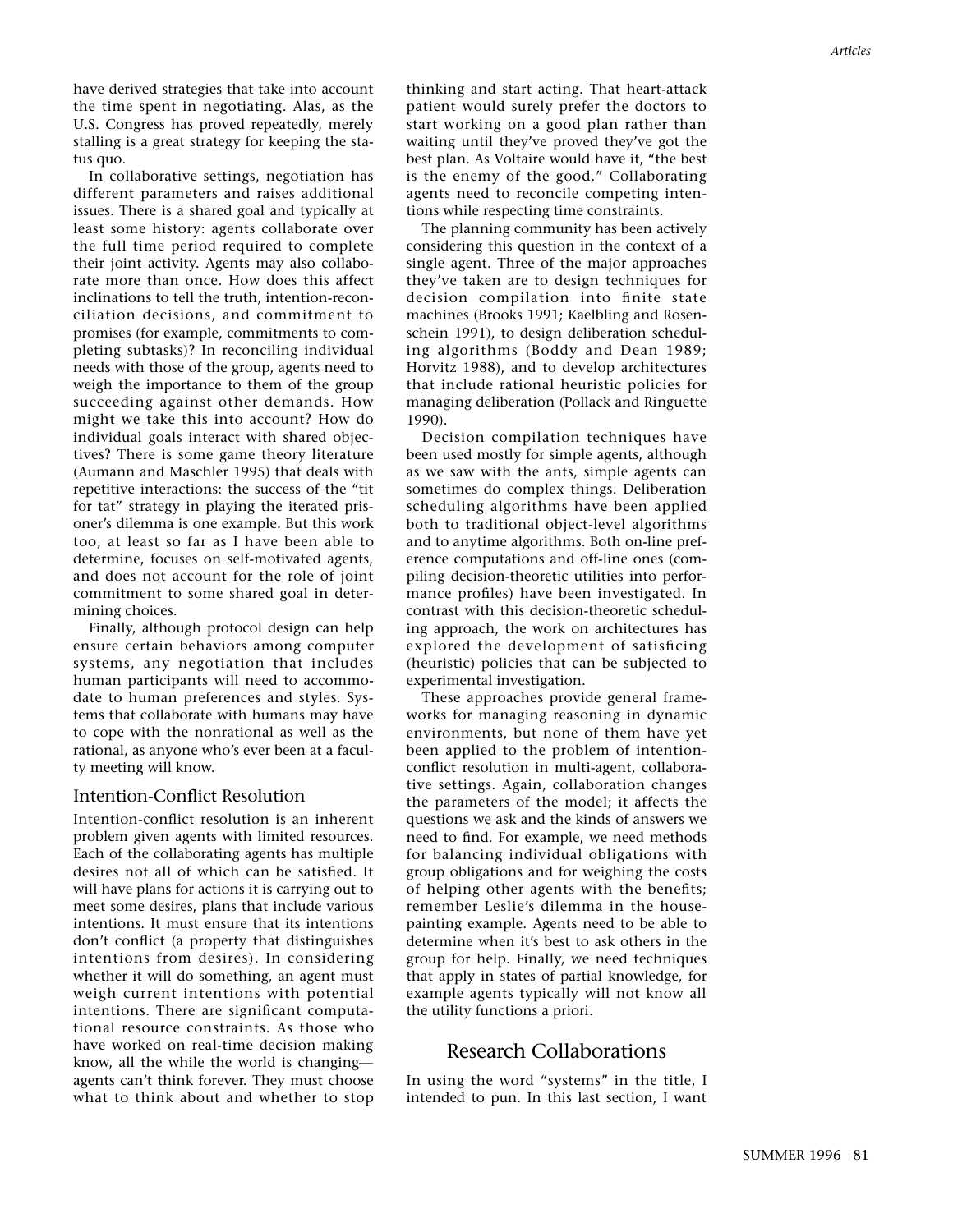*A major lesson of the 1980s was that AI could not stand alone. Rather, AI capabilities need to be designed as parts of systems built collaboratively with others.*

to shift to another meaning. "Systems" can refer not only to the systems we build, but also to the systems that those systems are part of, the network in which the users of computer systems—including us, as researchers—and the systems themselves participate. So, I want to shift from collaboration as an object of study to collaboration as something we do.

I hope the need for collaborative efforts across AI research areas is evident from the problems I've discussed. Not only are such efforts needed to solve these problems, but also collaboration provides a good testbed for research in many of the areas I've mentioned: nonmonotonic reasoning, planning, reasoning under uncertainty, and reasoning about beliefs as well as natural language, vision, and robotics. The 1993 Fall Symposium on Human-Computer Collaboration: Reconciling Theory, Synthesizing Practice (Terveen 1995) brought together researchers from several different areas. As the title suggests, the symposium emphasized those situations in which the collaboration is between a human and a computer. In the future, I hope to see many more symposia and workshops focused on particular technical issues that cross areas.

I want now to mention another kind of collaboration within the field, that of working together to define new directions and to explain to those outside the field what it is all about. In the spring of 1994, following a suggestion of some program managers at ARPA,10 AAAI organized a small workshop to define an agenda for foundational AI research at ARPA. Just prior to AAAI-94, at the suggestion of various National Science Foundation division and program directors, we held a somewhat larger workshop to discuss and delineate the ways in which AI could contribute to the National Information Infrastructure and in particular to the Information Infrastructure Technology and Applications program within it.

Each workshop brought together people from across the spectrum of AI research and applications. The participants were asked to become familiar enough with work outside their own individual research interests to be able to explain it to funders and to justify funding of work on key problems. Participants worked for the common good, even if their individual cost was higher. People had to invest time to learn about areas in which they were not already expert. I was struck by the enthusiasm everyone exhibited, and by the perseverance with which they stuck to the task. I expected our job to be hard, but it

turned out to be even harder than I'd thought. We all learned a lot. I hope, and have reason to expect, that the reports (Weld 1995; Grosz and Davis 1994) will benefit the field. Given the current climate for research funding, I expect AAAI will be called on to do more of this, and AAAI will in turn need to call on you, our members, to help.

So, we've come full circle: we need to do what we study.

Let me return now to research issues and consider the need for collaboration with other areas of computer science. A major lesson of the 1980s was that AI could not stand alone. Rather, AI capabilities need to be designed as parts of systems built collaboratively with others. We need to work with people in other areas of computer science, getting them to build the kinds of platforms we need and working together to integrate AI capabilities into the full range of computer systems that they design. This is especially true as we turn to work on large networks of interconnected machines with different architectures. It should be obvious that collaboration with other computer scientists will be needed to build collaborative systems; these systems will use networks and access large data bases; they'll depend on high-performance operating systems. The development and testing of experimental systems will surely be a cooperative endeavor.

At the research level as well, there are overlapping interests, questions in common and benefits to be gained from coordinated research. For example, research in distributed systems asks many questions about coordination and conflict avoidance that are similar to those asked in DAI. Typically, this work has been able to constrain the environments in which it is applied so that simpler solutions are possible. For example, communication protocols can often depend on a small set of simple signals. Two-way cross fertilization can be expected: AI researchers can examine the extent to which the protocols and solutions developed for distributed systems can be adapted to less restricted environments; conversely, by identifying limitations to these approaches and ways to overcome them, we will propose new solutions that may lead to more powerful distributed computer systems.

The July 1994 issue of the *Communications of the ACM* was a special issue on intelligent agents. It included articles from a range of computer science fields, including several on AI projects. I was quite pleased to see AI mixed in with all the rest. However, what struck me most was how much the rest of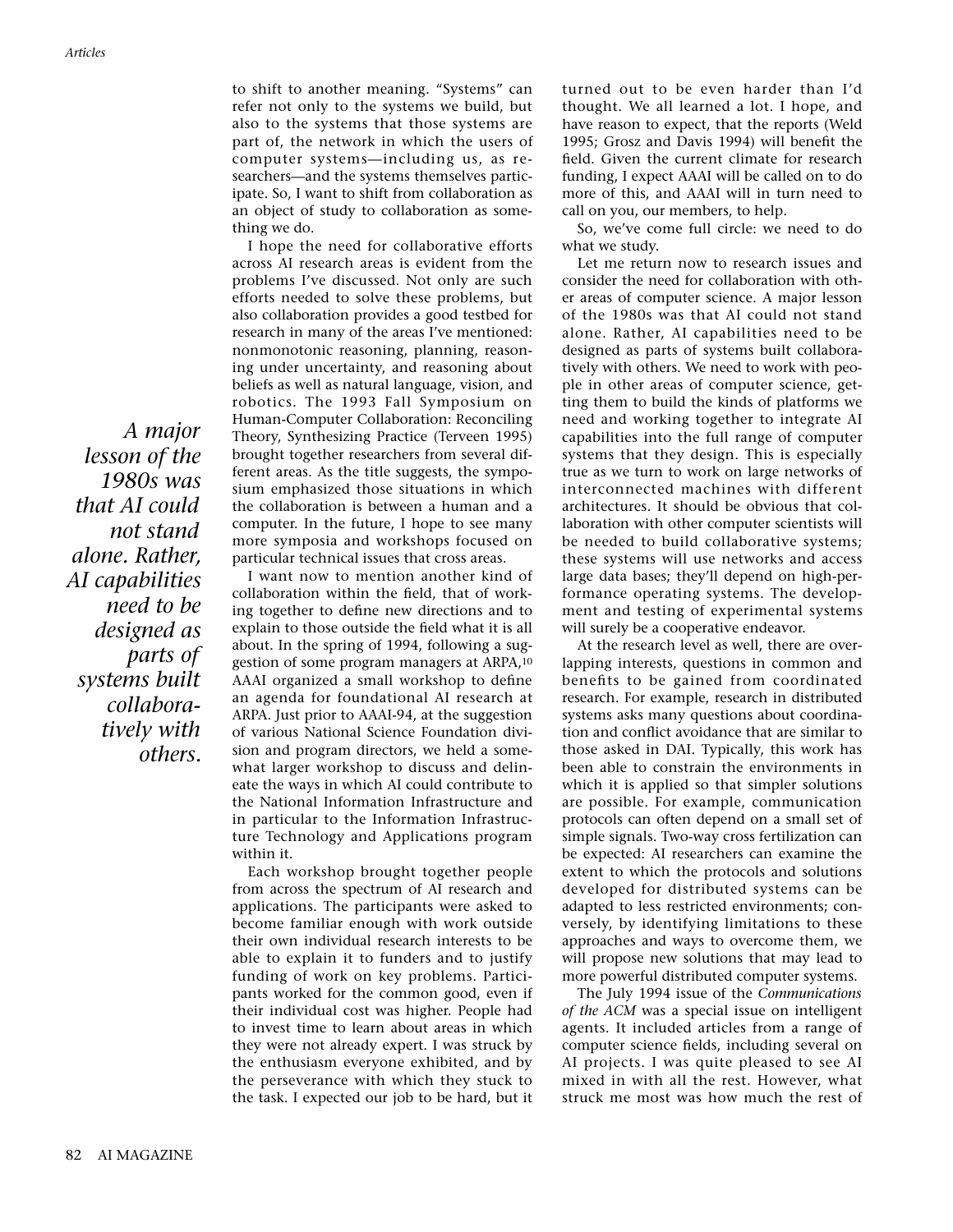computer science could benefit from knowing what we know how to do. In particular, I was surprised by the (non-AI) articles that still view a user's job as programming, albeit with more and more user-friendly languages. Why not have an intelligent agent that's really intelligent? Why not build an agent that considers what the user is trying to do and what the user needs, rather than demanding to be told how to do what the user needs done, or a system that learns. In her article, Irene Greif from Lotus claims that the "next wave of innovation in work-group computing [will result in] products that encourage collaboration in the application domain" (Grief 1994). If so, the work we've done in various fields—natural-language processing, representation and reasoning to name a few—could help save development time and effort and make better products. But for this to happen, we in AI have to work on the problems of modeling collaboration.

In this article, I have not discussed the question of computer systems that assist people in collaborating or groupware. That, of course, is the focus of those people in the field of `computer supported cooperative work.' Much of the work in that field has focused on current applications. The kind of foundational work I've proposed we take up could provide a solid theoretical, computational foundation for work in this area and the basis for significant increase in the capabilities of such systems.

Finally, many of the problems I've described will benefit from interdisciplinary work. Since the 1970s, various areas of AI research have drawn on work in psychology and linguistics, and we can expect these interdisciplinary efforts to continue. More recently, DAI and planning research has drawn on game theory and decision theory. As we aim to understand collaboration and to build systems that work together in groups, we will need also to consider work in those social sciences that study group behavior (such as anthropology and sociology) and to look into mathematical modeling of group processes.

## Conclusion

As the acknowledgments make evident, in preparing the Presidential Address and this article, I have had the help of many people. Our interactions were often collaborations. Each of my collaborators, in this work and in my research, has shown me the benefits of collaboration, and my experience collaborat-



*Figure 15. No Man Is an Island, Entire of Itself….*

ing makes me sure that I'd rather have a computer that collaborated than one that was merely a tool. It's time we generalized John Donne's claim (figure 15). Designing systems to collaborate with us will make a difference to AI; it will make a difference to computer science, and, by enabling qualitatively different kinds of systems to be built, it will make a difference to the general population. At the very least, it will lead to a decrease in the number of times people say "stupid computer." Besides, working on collaboration is fun. I hope more of you will join in the game.

#### Acknowledgments

Candy Sidner, who was a partner in my earliest explorations of collaboration, and Sarit Kraus, who has been a partner in extending and formalizing this early work, have been the best of research collaborators. This article, and the talk on which it is based, simply would not have been possible without them. Karen Lochbaum applied our model of collaboration to discourse processing and in doing so asked critical questions, pointed out flaws and gaps, and helped improve the formalization. Michael Bender, Andy Kehler, Steven Ketchpel, Christine Nakatani, Dena Weinstein, and the other students in my graduate planning course have taught me a lot by the questions they've asked. Ray Perrault, Martha Pollack, Jane Robinson, Jeff Rosenschein, Stuart Shieber, and Loren Terveen provided helpful comments and advice. The participants in the AAAI/ARPA and AAAI/NSF workshops taught me a lot about current research in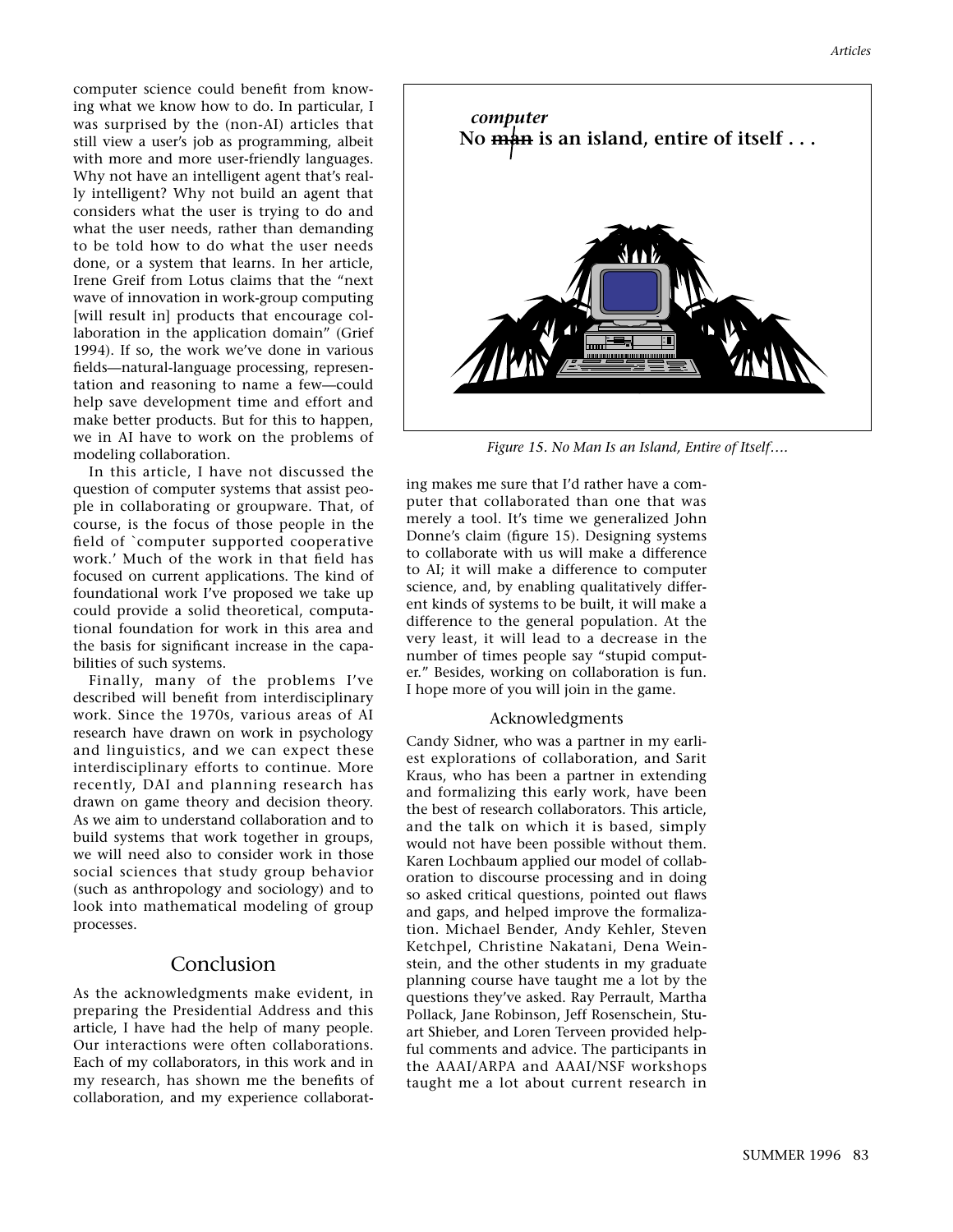areas of AI outside my normal purview. Dan Bobrow and Pat Hayes convinced me I'd survive being President of AAAI and giving a Presidential Address. I thank them for their advice and support. My youngest collaborator, Shira Fischer, prepared the slides for the talk, some of which have become figures in this paper, under tight time constraints. She likes pointing, clicking, and clip art much more than I do. My most longstanding collaborator, Dick Gross, not only joined me in escaping playpens, but also taught me enough about medicine that I could construct a reasonable health care example.

#### **Notes**

1. This is just a hunch, one I won't try to prove. However, the fact that a team of three robots from Georgia Tech won the office-cleanup part of the 1994 Robot Competition (Balch et al. 1995) suggests my hunch may be right.

2. A crew tromped through my kitchen and overtook the honey pot while I was preparing this Presidential Address.

3. This example was chosen for its linguistic, not its practical, features. Alas, I don't think paper-writing assistance is an application we should aim for anytime soon.

4. I'm a long-time fan of collaboration. My first research collaboration was while I was still a graduate student: the speech group in the AI Center at SRI functioned as a team. However, my affection for collaboration precedes these research collaborations by several decades. It seems to have taken root when my twin brother and I discovered that if we put our heads together and formulated a joint plan, we could get out of play pens, apartments, and back yards. I better not say anything about the trouble we also got *into* this way.

5. Various philosophers (Vermazen 1993; Bratman 1992) have also argued for types of intentions other than intending to do an action.

6. Some formalizations of collaboration (Levesque, Cohen, and Nunes 1990) force an agent to communicate when it drops an intention related to the group activity; for example, the formalization explicitly encodes an obligation to communicate if something goes wrong. However, in certain systems settings, it may be more efficient for other agents to detect a collaborator's dropped intention. Blackwell et al. (1994) take this approach in a mobile computing application. The extremely dynamic nature of this joint activity led the system designers to place the burden for maintaining mutual belief about commitment to the joint activity on the host (requiring it to check for the mobile system) rather than on the mobile system (requiring it to report a change).

7. An important open question is how agents can detect resource conflicts given incomplete knowledge about each other's recipes (Grosz and Kraus 1995).

8. I thank Steven Ketchpel for suggesting this example.

9. Another approach to multi-agent coordination bypasses the need for negotiation by designing agents to follow social laws (Shoham and Tennenholtz 1995). This kind of approach entails more effort at design time, but less run-time overhead; however, it requires either centralized control of design or collaborative designers.

10. The Department of Defense Advanced Research Projects Agency; the acronym has recently reverted to DARPA.

#### References

Aumann, R. J., and Maschler, M. B. 1995. *Repeated Games with Incomplete Information.* Cambridge, Mass.: MIT Press.

Axelrod, R.M. 1984. *The Evolution of Cooperation.* New York: Basic Books.

Balch, T.; Boone, G.; Collins, T.; Forbes, H.; MacKenzie, D.; and Santama´ria. IO, GANYMEDE, and CALLISTO: A Multiagent Robot Trash-Collecting Team. *AI Magazine* 16(2): 39–52.

Bender, M. A., and Slonim, D. K. 1994. The Power of Team Exploration: Two Robots Can Learn Unlabeled Directed Graphs. In *Proceedings of the Thirty-Fifth Annual Symposium on Foundations of Computer Science.* Los Alamitos, Calif.: IEEE Computer Society Press.

Blackwell, T.; Chan, Kee; Chang, Koling; Charuhas, T.; Gwertzman, J.; Karp, B.; Kung, H. T.; Li, W. D.; Lin, Dong; Morris, R.; Polansky, R.; Tang, D.; Young, C.; and Zao, J. 1994. Secure Short-Cut Routing for Mobile IP. In Proceedings of the USENIX Summer 1994 Technical Conference. June.

Bobrow, D. 1991. Dimensions of Interaction: AAAI-90 Presidential Address. *AI Magazine* 12(3): 64–80.

Boddy, D. M., and Dean, T. 1989. Solving Time-Dependent Planning Problems. In Proceedings of the Eleventh International Joint Conference on Artificial Intelligence, 979–984. Menlo Park, Calif.: International Joint Conferences on Artificial Intelligence.

Bratman, M. 1992. Shared Cooperative Activity. *Philosophical Review* 101:327–341.

Bratman, M. 1987. *Intention, Plans, and Practical Reason.* Cambridge, Mass.: Harvard University Press.

Brooks, R. 1991. Intelligence without Representation. *Artificial Intelligence* 47:139–159.

Davis, R., and Smith, R. 1983. Negotiation as a Metaphor for Distributed Problem Solving. *Artificial Intelligence* 20:63–109.

Davis, R., and Smith, R. 1983. Negotiation as a Metaphor for Distributed Problem Solving. *Artificial Intelligence* 20:63–109.

Durfee, E. H., and Lesser, V. R. 1989. Negotiating Task Decomposition and Allocation Using Partial Global Planning. In *Distributed Artificial Intelligence, Volume 2,* eds. L. Gasser and M. N. Huhns, 229–244. San Francisco, Calif.: Morgan Kaufmann.

Etzioni, O. 1993. Intelligence without Robots (A